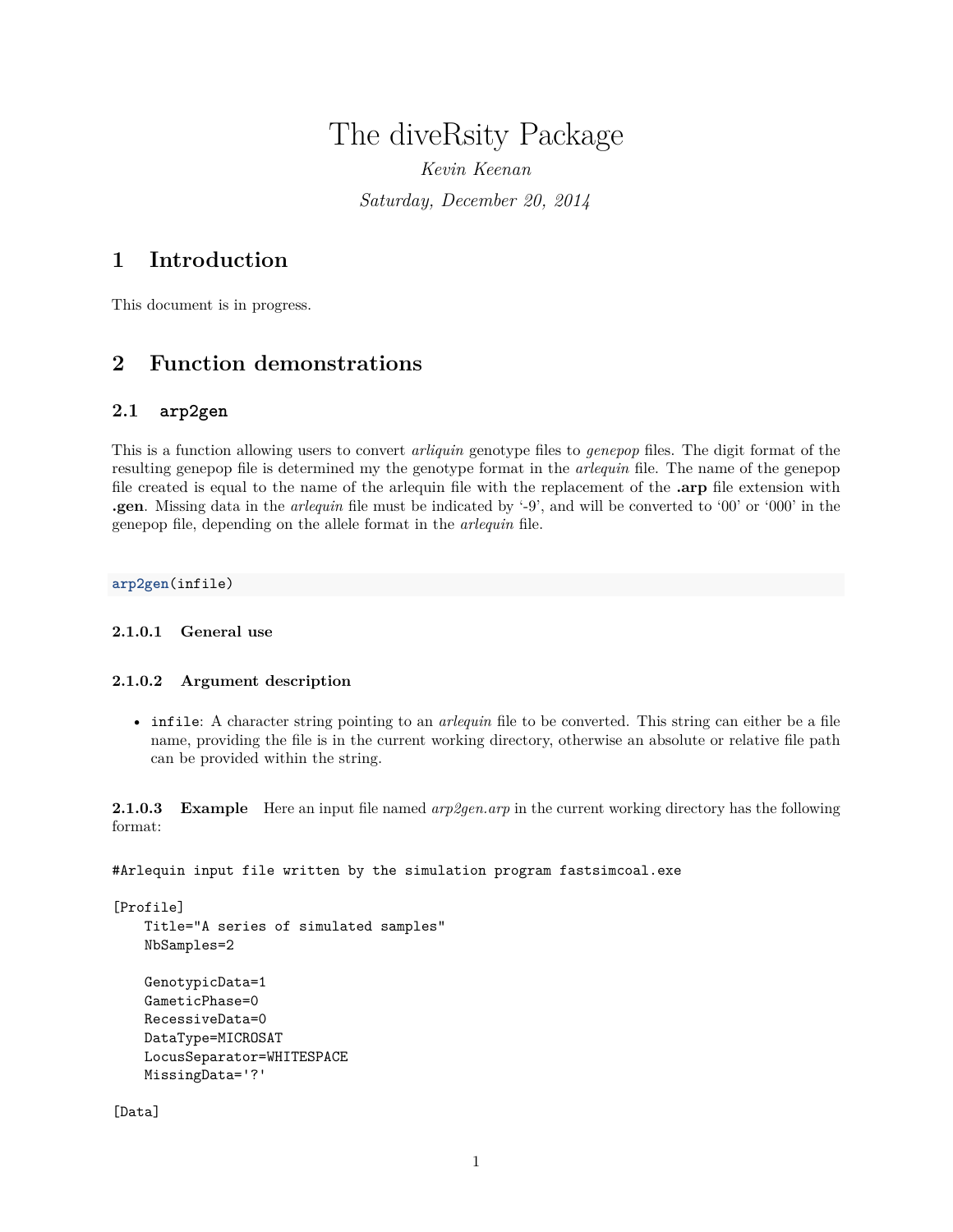[[Samples]]

#Number of independent chromosomes: 1 #Total number of polymorphic sites: 5 # 10 polymorphic positions on chromosome 1 #1, 2, 3, 4, 5

| SampleName="Sample 1" |               |     |     |     |     |  |  |  |
|-----------------------|---------------|-----|-----|-----|-----|--|--|--|
| SampleSize=5          |               |     |     |     |     |  |  |  |
|                       | SampleData= { |     |     |     |     |  |  |  |
| $1_{1}1$ 1            | 501           | 500 | 500 | 501 | 499 |  |  |  |
|                       | 501           | 500 | 500 | 500 | 499 |  |  |  |
| $1_{2}$ 1             | 498           | 500 | 500 | 501 | 500 |  |  |  |
|                       | 501           | 501 | 500 | 500 | 499 |  |  |  |
| $1_{-}3_{1}$          | 502           | 500 | 500 | 501 | 498 |  |  |  |
|                       | 501           | 500 | 500 | 500 | 499 |  |  |  |
| $1_{-}4_{1}$          | 502           | 500 | 500 | 501 | 498 |  |  |  |
|                       | 501           | 500 | 500 | 501 | 499 |  |  |  |
| 1 5<br>1              | 500           | 500 | 499 | 501 | 499 |  |  |  |
|                       | 499           | 501 | 500 | 501 | 500 |  |  |  |

```
}
```

| SampleName="Sample 2" |  |     |     |     |     |     |  |  |  |
|-----------------------|--|-----|-----|-----|-----|-----|--|--|--|
| SampleSize=5          |  |     |     |     |     |     |  |  |  |
| SampleData= {         |  |     |     |     |     |     |  |  |  |
| $2 - 1$ 1             |  | 501 | 500 | 500 | 501 | 499 |  |  |  |
|                       |  | 501 | 500 | 500 | 501 | 499 |  |  |  |
| $2_{2}$ 1             |  | 501 | 500 | 500 | 501 | 499 |  |  |  |
|                       |  | 501 | 500 | 500 | 501 | 499 |  |  |  |
| $2 - 3$ 1             |  | 501 | 500 | 500 | 501 | 499 |  |  |  |
|                       |  | 498 | 500 | 501 | 501 | 500 |  |  |  |
| $2 - 4$ 1             |  | 501 | 500 | 500 | 501 | 499 |  |  |  |
|                       |  | 501 | 500 | 500 | 501 | 499 |  |  |  |
| $2\_5$ 1              |  | 501 | 500 | 500 | 501 | 499 |  |  |  |
|                       |  | 500 | 500 | 500 | 501 | 499 |  |  |  |

```
}
```
[[Structure]]

```
StructureName="Simulated data"
NbGroups=1
Group={
   "Sample 1"
   "Sample 2"
}
```
This file can be converted to *genepop* format as follows:

```
arp2gen("arp2gen.arp")
```
This command results in a *genepop* file named \_arp2gen.gen with the following format being written to the current working directory: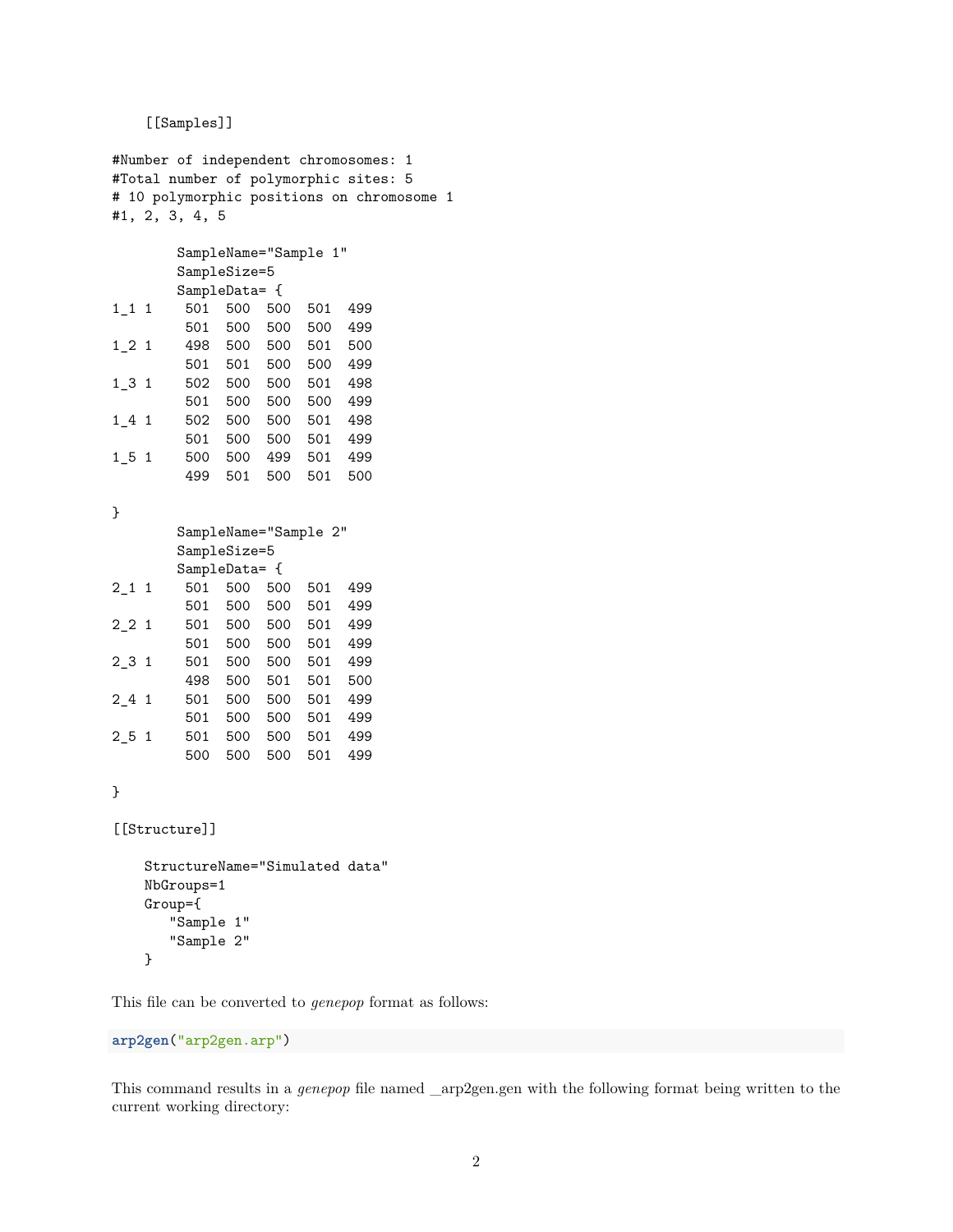./manuscript/arp2gen/arp2gen\_gen\_converted locus1 locus2 locus3 locus4 locus5 POP pop1 , 501501 500500 500500 501500 499499 pop1 , 498501 500501 500500 501500 500499 pop1 , 502501 500500 500500 501500 498499 pop1 , 502501 500500 500500 501501 498499 pop1 , 500499 500501 499500 501501 499500 POP pop2 , 501501 500500 500500 501501 499499 pop2 , 501501 500500 500500 501501 499499 pop2 , 501498 500500 500501 501501 499500 pop2 , 501501 500500 500500 501501 499499 pop2 , 501500 500500 500500 501501 499499

## **2.2 chiCalc**

This function allows users to test for sample independence from genotype counts. It implements Fisher's exact tests using the fisher.test function. Both global and pairwise tests are available, and can be tested across loci and per locus. Multilocus *p* values are calculated using Fisher's method.

**chiCalc**(infile = NULL, outfile = NULL, pairwise = TRUE, mcRep = 2000)

#### **2.2.0.4 General use**

#### **2.2.0.5 Argument description**

- infile: A character string indicating the location and name of a genepop format file to be read. If the file is in the current working directory, only the name must be provided. If the file is in a directory other than the current working directory, either a relative or absolute path to the file must be provided. The genepop file can be in the 2-digit or 3-digit allele format.
- outfile: A character string indicating the prefix to be added to the results directory created. All results files will be written to this directory.
- pairwise: A logical argument indicating whether sample independence should be tested between all population pairs.
- mcRep: An integer specifying the number Monte Carlo test replicates. See ?fisher.test for more information

2.2.0.6 Example In the file Test\_data, there are six population samples. To test sample independence between all pairs if populations, the following code is used.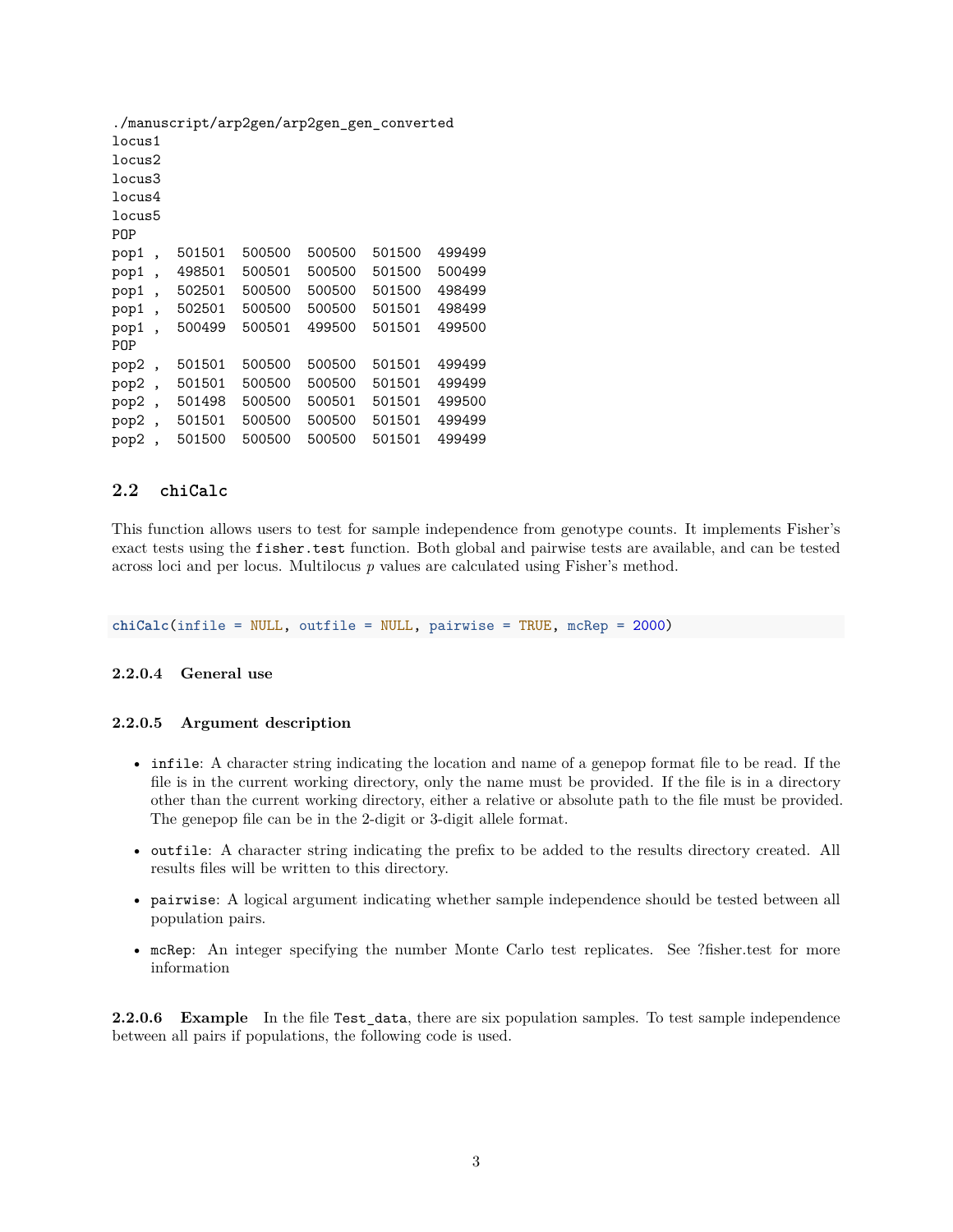```
# load diveRsity
library(diveRsity)
# load test data
data(Test_data)
# calculate pairwise tests
res <- chiCalc(infile = Test_data, pairwise = TRUE)
head(res$multilocus_pw)
```

```
pops p.value
1 pop1, vs pop2, 0.7394
2 pop1, vs pop3, 0.0000
3 pop1, vs pop4, 0.0000
4 pop1, vs pop5, 0.0000
5 pop1, vs pop6, 0.0000
6 pop2, vs pop3, 0.0000
```
These results indicate that there is a significant difference in the distribution of genotypes between all population pairs shown (i.e.  $p < 0.05$ ), except between pop1 and pop2.

## **2.3 corPlot**

Downward biases in the estimation of *FST* like parameters as a result of locus polymorphism are well described. This function allows users to visually explore the effect of this bias within their data by comparing the relationship between polymorphism (mean number of alleles per locus) and differentiation (calculated for  $F_{ST}$ ,  $G_{ST}$ ,  $G'_{ST}$  and  $D_{Jost}$ ). The general rule for this method is, if there is a negative relationship between number of alleles and either *FST* or *GST* , but a neutral or positive relationship between number of alleles and  $G'_{ST}$  or  $D_{Jost}$ , then  $F_{ST}$  type estimates are likely to be biased, and the use of  $D_{Jost}$  is recommended for measuring genetic differentiation.

#### **corPlot**(x, y)

**2.3.0.7 General use**

#### **2.3.0.8 Argument description**

- x: Results from readGenepop function
- y: Results from fastDivPart function. The WC\_Fst argument in the fastDivPart call must be TRUE.

**2.3.0.9** Example To assess the bias associated with measuring genetic differentiation using  $F_{ST}$  type statistics in Test\_data, the following commands are executed.

```
# load diveRsity
library(diveRsity)
# load test data
data(Test_data)
Test_data <- Test_data[-33, -33]
# plot the relationship between polymorphism and differentiation
corPlot(Test_data)
```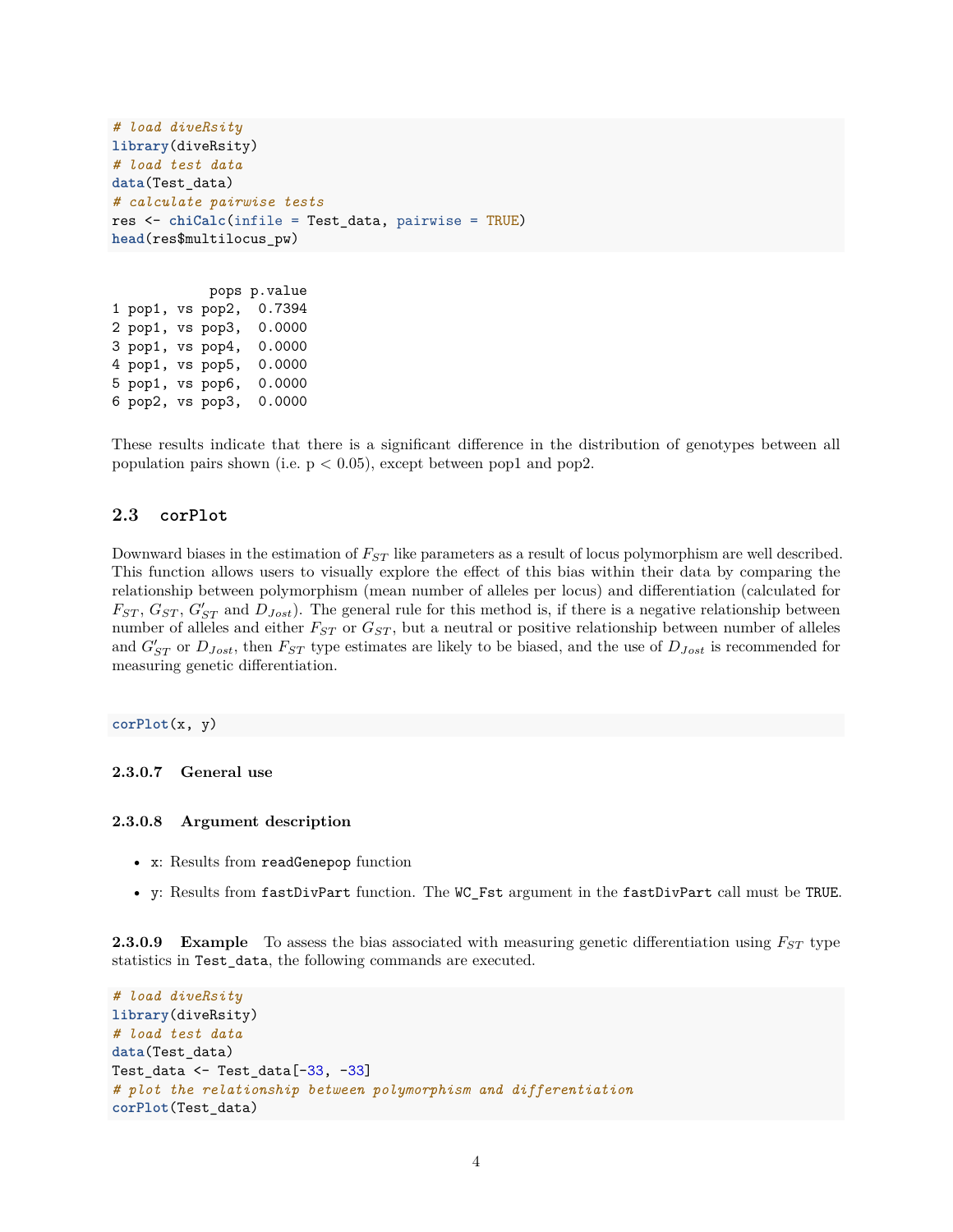

These results indicate that there is strong bias in these data. The negative trend in the top two plots coupled with the strong positive trend in the bottom two is indicative of loci with high mutation rates. Indeed, one of the major differences between statistics like *DJost* and *FST* is the former defines differentiation as a process consisting of mutation and genetic drift, while the latter minimizes the role of mutation.

#### **2.4 diffCalc**

This function allows users to calculate genetic differentiation measures such as  $F_{ST}$ ,  $G_{ST}$ ,  $G'_{ST}$ ,  $G''_{ST}$  and *DJost*. These parameters can be calculated at various levels including global, per locus and pairwise. Integrated facilities for calculating 95% confidence intervals (CIs) through bootstrapping are also available. The functionality of diffCalc overlaps significantly with fastDivPart, however the former is implemented more efficiently, making use of significant portion of C++ code to execute computationally intensive routines. In line with this efficiency, results can only be written to tab delimited files, rather that to xlsx workbooks, as is available in fastDivPart.

**diffCalc**(infile = NULL, outfile = NULL, fst = FALSE, pairwise = FALSE, bs\_locus = FALSE, bs\_pairwise = FALSE, boots = NULL, para = FALSE)

**2.4.0.10 General use**

**2.4.0.11 Argument description**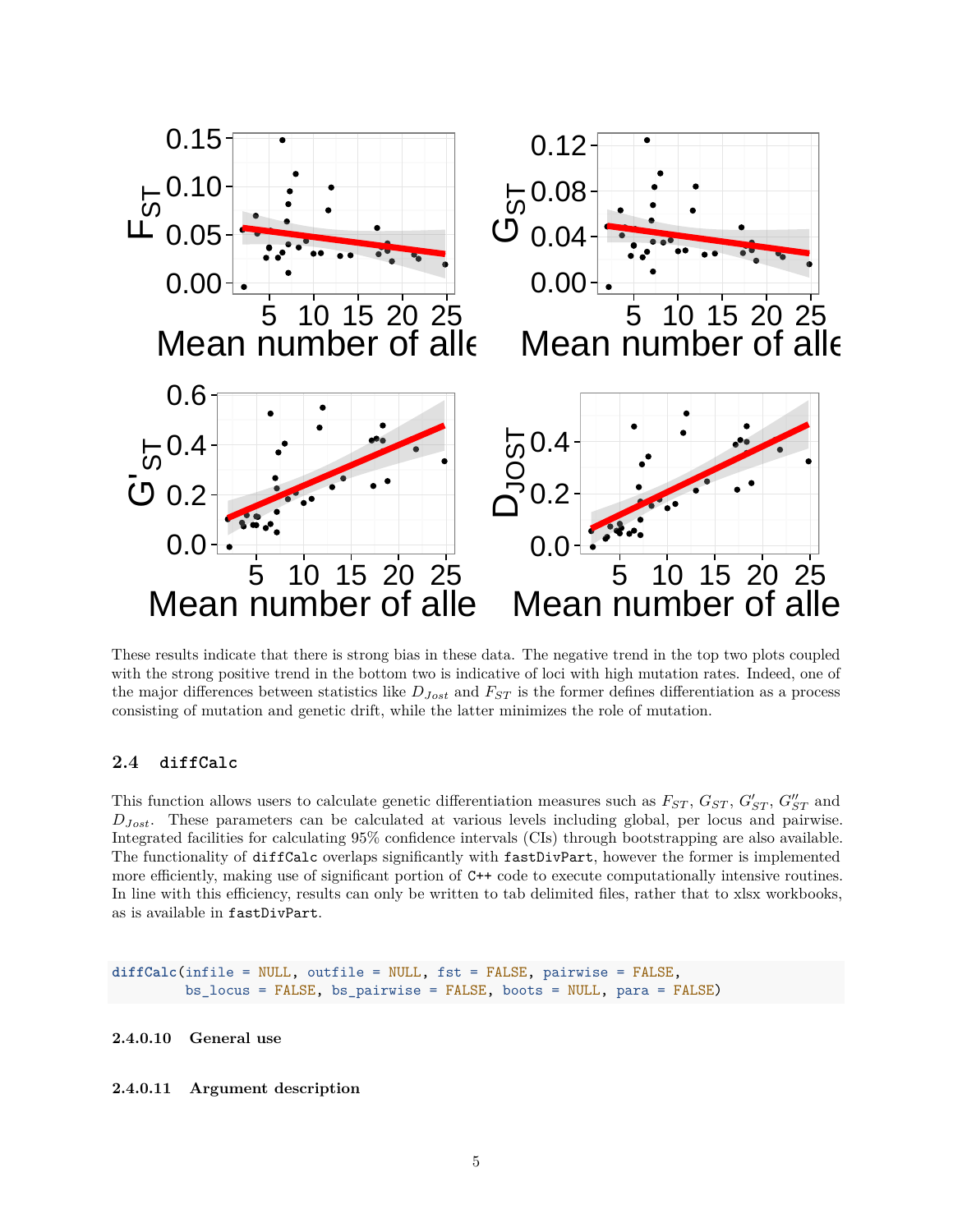- infile: A character string indicating the location and name of a genepop format file to be read. If the file is in the current working directory, only the name must be provided. If the file is in a directory other than the current working directory, either a relative or absolute path to the file must be provided. The genepop file can be in the 2-digit or 3-digit allele format.
- outfile: A character string indicating the prefix to be added to the results directory created. All results files will be written to this directory.
- fst: A logical indication of whether Weir & Cockerham's F-statistics should be calculated.
- pairwise: A logical argument, indicating if pairwise point estimates should be calculated. Both locus and multilocus parameters are calculated.
- bs\_locus: A logical argument, indicating whether 95% CIs should be calculated at the global level. If TRUE 95% CI are estimated for all loci across all population samples and across all loci for all population samples.
- bs\_pairwise: A logical argument, indicating whether 95% CIs should be calculated at the pairwise level. If TRUE 95% CI are estimated for all loci for all pairwise comparisons and across all loci for all pairwise comparisons.
- boots: An integer indicating the number of bootstrap replicates to use for the estimation of 95% CIs.
- para: A logical argument specifying whether diffCalc should make use of multiple CPUs.

**2.4.0.12 Example** To calculate pairwise differentiation using  $D_{Jost}$  and their statistical significance, the code below can be used:

```
# load diveRsity
library(diveRsity)
# load test data
data(Test_data)
# calculate pairwise stats
res <- diffCalc(infile = Test_data, pairwise = TRUE, bs_pairwise = TRUE,
                boots = 999, para = TRUE)
pander::pandoc.table(head(res$bs_pairwise$D))
```

| populations                            | actual           | lower            | upper            |
|----------------------------------------|------------------|------------------|------------------|
| pop1, vs pop2,                         | 0.0027           | $-0.0123$        | 0.0195           |
| pop1, vs pop3,<br>pop1, vs pop4,       | 0.1802<br>0.1484 | 0.1514<br>0.1225 | 0.2125<br>0.1757 |
| pop1, vs pop5,                         | 0.2527           | 0.223            | 0.2841           |
| pop1, vs pop6,<br>$pop2$ , vs $pop3$ , | 0.1494<br>0.1579 | 0.1206<br>0.1306 | 0.1796<br>0.1879 |

These results, similar to those from the results from the chiCalc example above, indicate that there is a significant differentiation between all population pairs (i.e. lower 95% CI do not overlap zero), except between pop1 and pop2.

#### **2.5 diffCalc**

This function allows users to visualise pairwise differentiation matrices generated by fastDivPart and diffCalc. Given that pairwise differentiation estimates can number in the hundreds-thousands, diffPlot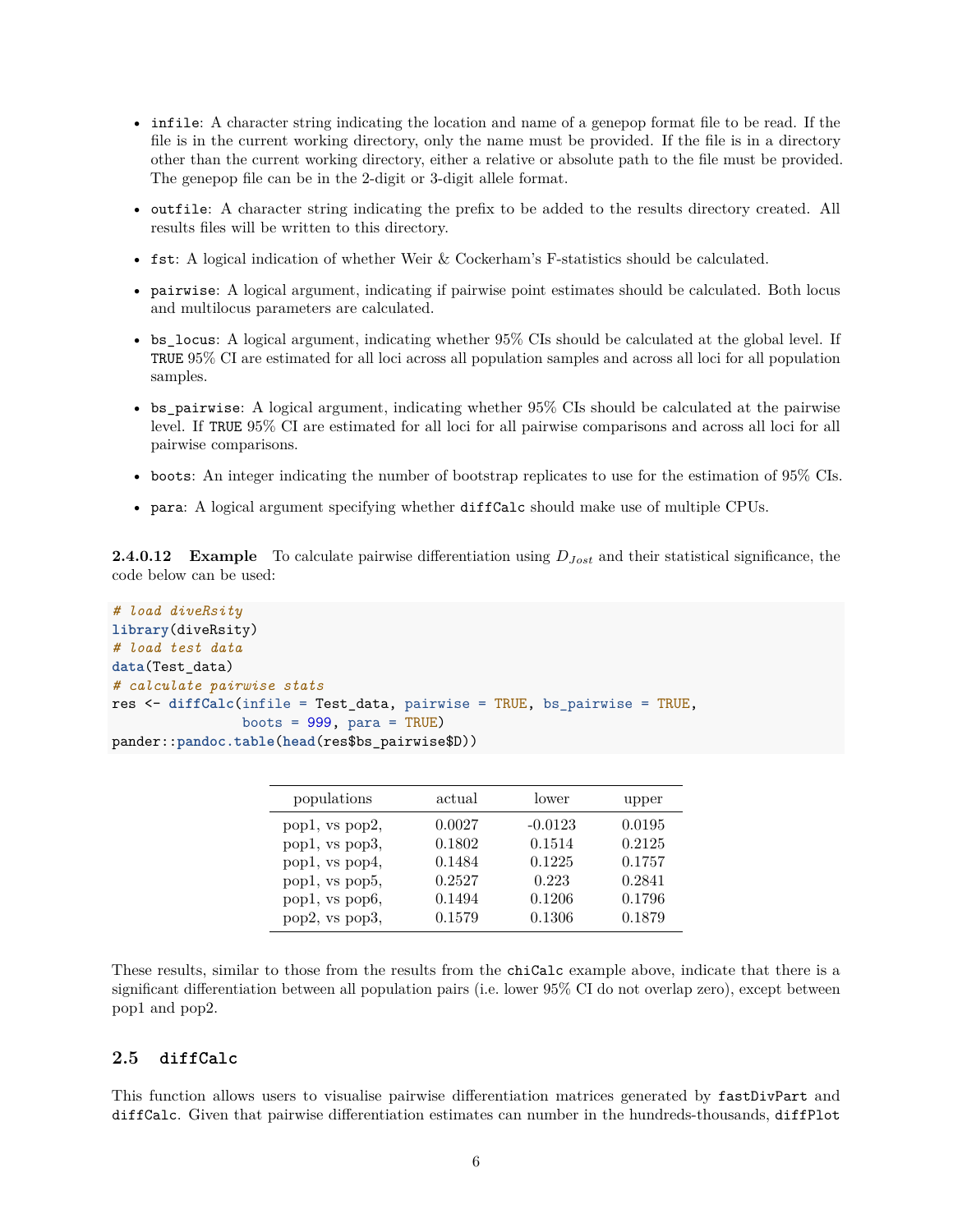allows users to plot values using colour gradients as wells as having interactive tool tips for simple identification of pairwise values.

**diffPlot**(x, outfile = NULL, interactive = FALSE)

## **2.5.0.13 General use**

#### **2.5.0.14 Argument description**

- x: Output results from either fastDivPart or diffCalc where pairwise = TRUE.
- outfile: A character string indicating the prefix to be added to the results directory created. All results files will be written to this directory.
- interactive: A logical indication as to whether the sendplot package should be used to generate tool-tip information for plot cells. If FALSE, standard .png files will be generated.

**2.5.0.15 Example** diffPlot can be used to easily identify population pairs and their associated genetic differentiation indices.

```
# load diveRsity
library(diveRsity)
# load test data
data(Test_data)
# calculate pairwise stats
x <- diffCalc(Test_data, pairwise = TRUE, fst = TRUE)
diffPlot(x = x, outfile = "Out", interactive = TRUE)
```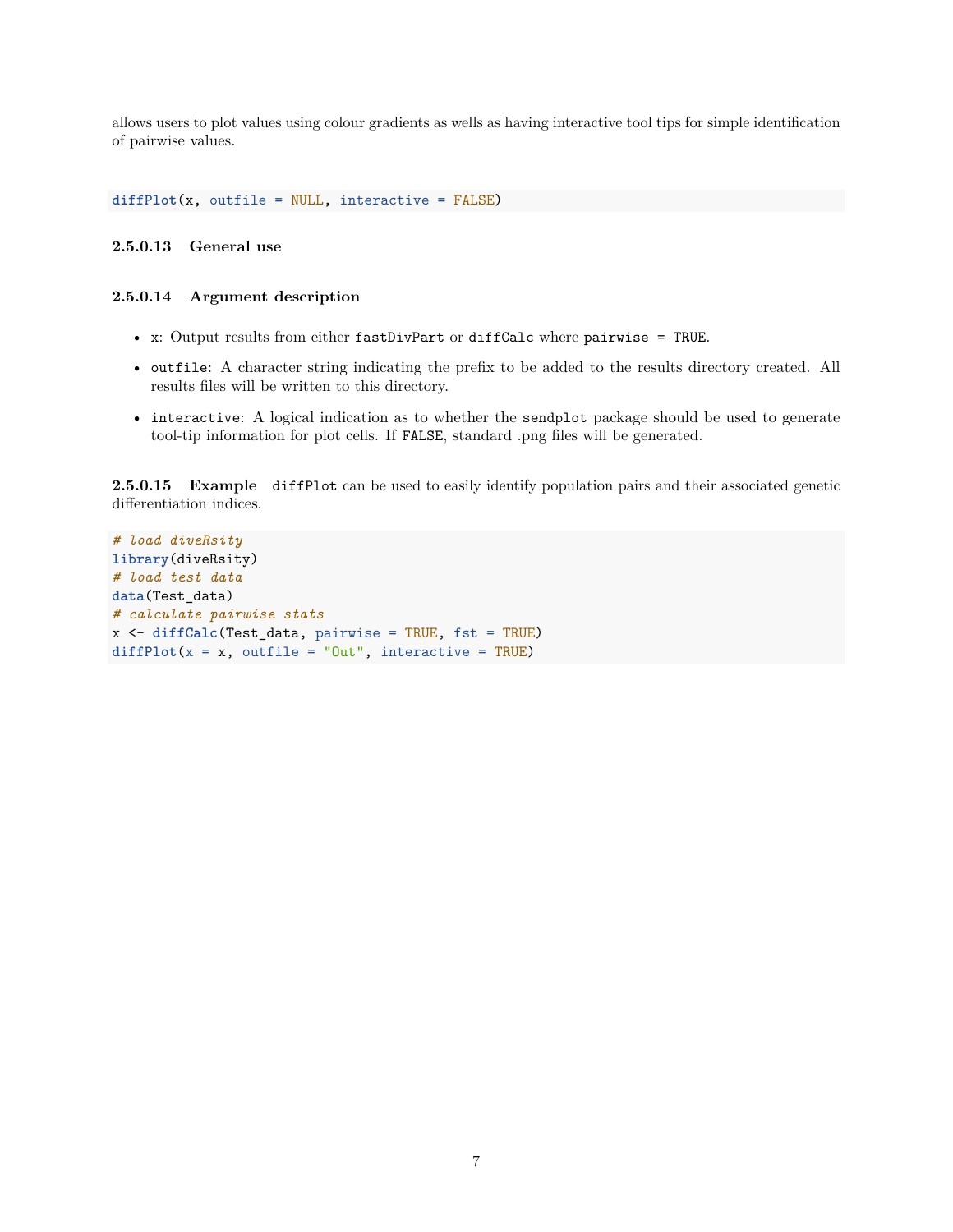

As can be seen from this screen cap, hovering the mouse pointer over a cell reveals the associated pairwise comparison as well as the relevant differentiation statistics.

## **2.6 divBasic**

This function allows users to calculate a range of descriptive population parameters, including allelic richness, observed and expected heterozygosity, Hardy-Weinberg Equilibrium (HWE) tests and *FIS*.

Within sample locus HWE tests can be calculated using either chi-square or Fisher's exact goodness of fit testing.

**divBasic**(infile = NULL, outfile = NULL, gp = 3, bootstraps = NULL, HWEexact = FALSE, mcRep = 2000)

#### **2.6.0.16 General use**

#### **2.6.0.17 Argument description**

• infile: A character string indicating the location and name of a genepop format file to be read. If the file is in the current working directory, only the name must be provided. If the file is in a directory other than the current working directory, either a relative or absolute path to the file must be provided. The genepop file can be in the 2-digit or 3-digit allele format.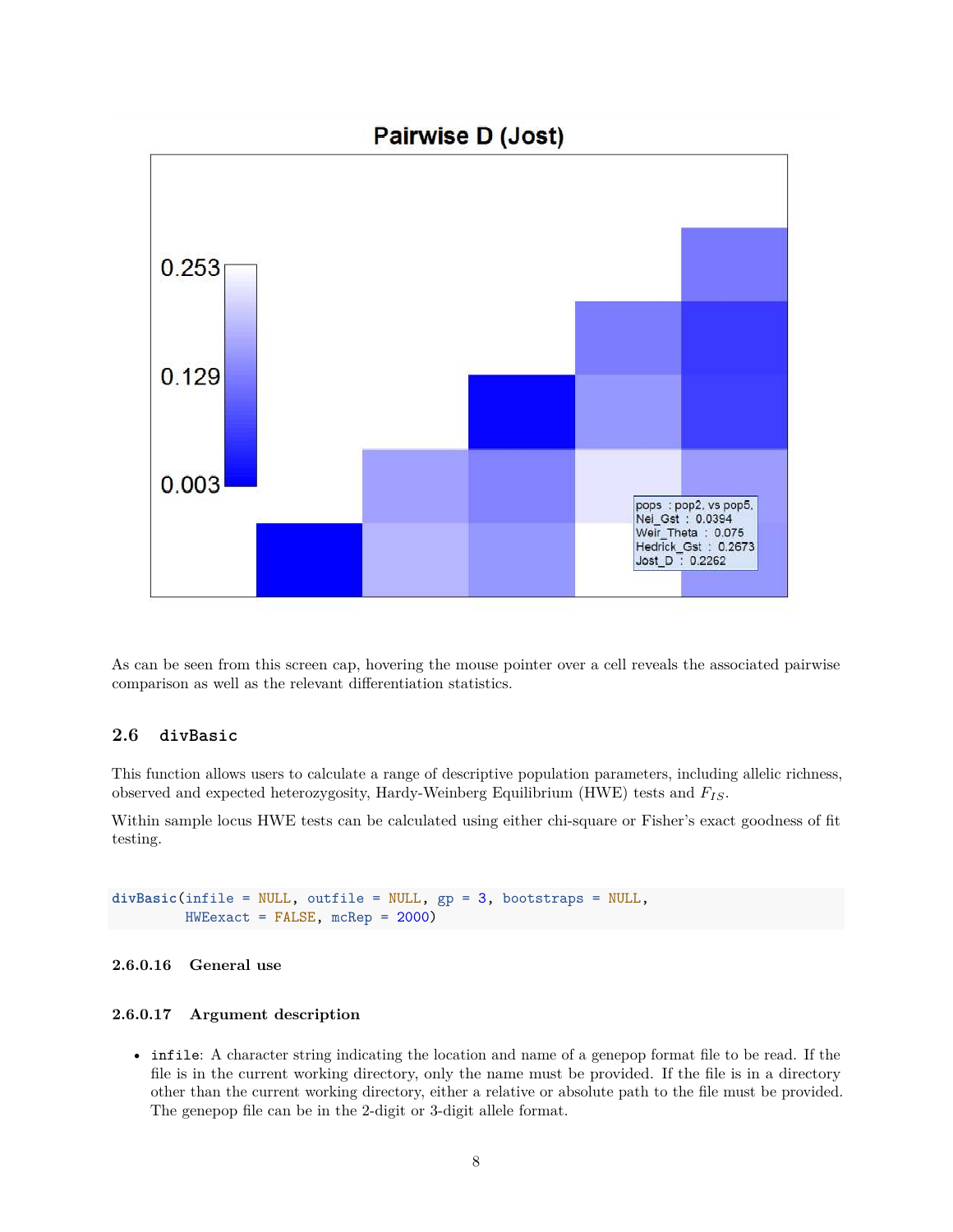- outfile: A character string indicating the prefix to be added to the results directory created. All results files will be written to this directory.
- gp: An integer indicating the allele digit format of the input genepop file.
- bootstraps: An integer indicating the number of bootstrap replicates used to estimate 95% CIs for  $F_{IS}$ .
- HWEexact: A logical indicating whether Fisher's exact test should be used to test HWE. If FALSE, chi-square testing is carried out.
- mcRep: An integer indicating the number of Monte Carlo test replicates when using Fisher's exact testing for HWE.

**2.6.0.18 Example** divBasic can be used to calculate a number of useful parameters for population samples. Below is a demonstration of how a simple table can be generated using the function.

```
# load diveRsity
library(diveRsity)
# load test data
data(Test_data)
# calculate pairwise stats
res <- divBasic(infile = Test_data, outfile = NULL, gp = 3, bootstraps = 999,
                HWEexact = TRUE, mcRep = 2000)
pander::pandoc.table(res$mainTab[[1]][,c(1:5, 39)])
```

| stats      | Locus <sub>1</sub> | Locus2   | Locus3   | Locus4   | overall |
|------------|--------------------|----------|----------|----------|---------|
| N          | 46                 | 47       | 47       | 47       | 45.68   |
| A          | 4                  | 3        | 11       | 6        | 416     |
| %          | 57.14              | 100      | 61.11    | 66.67    | 62.04   |
| Ar         | 3.58               | 2.93     | 10.34    | 5.41     | 9.89    |
| Ho         | 0.67               | 0.57     | 0.87     | 0.64     | 0.68    |
| He         | 0.66               | 0.53     | 0.83     | 0.67     | 0.72    |
| <b>HWE</b> | 0.539              |          | 0.997    | 0.918    | 0.002   |
| Fis        | $-0.016$           | $-0.089$ | $-0.049$ | 0.052    | 0.06    |
| Fis_Low    | $-0.209$           | $-0.331$ | $-0.152$ | $-0.144$ | 0.029   |
| Fis High   | 0.179              | 0.158    | 0.062    | 0.259    | 0.092   |

These tables show the descriptive statistics for the first four loci and across all loci for each population sample. A description of each statistic is as follows:

- *N*: The number of individuals typed per locus. Overall value is the mean number of individuals typed per locus.
- *A*: The number of alleles observed per locus. Overall value is the total number of alleles observed across all loci.
- %: The percentage of total observed alleles per locus per population sample.
- $A_R$ : Allelic richness per locus. Overall value is the mean allelic richness.
- *HO*: Observed heterozygosity per locus. Overall value is the observed heterozygosity across loci.
- *H<sub>E</sub>*: Expected heterozygosity per locus. Overall value is the expected heterozygosity across loci.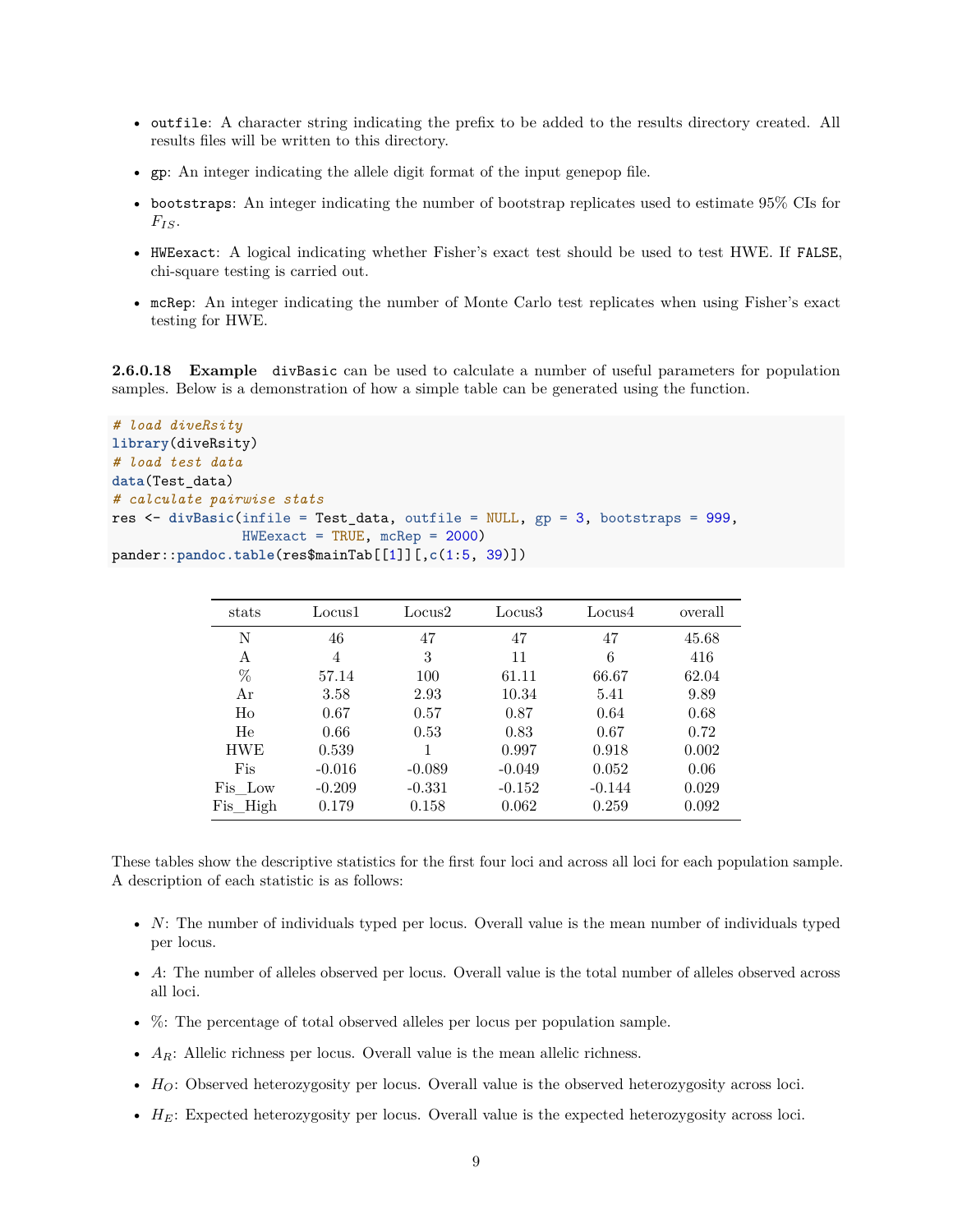- *HWE*: *P*-value from a goodness of fit to HWE expectations test using either chisq.test (if HWEexact = FALSE) or fisher.test (if HWEexact = TRUE). Overall value is a *p*-value from either a chisq.test where all chi-square differences and degrees of freedom are summed across loci (if HWEexact = FALSE), or by combining locus *p*-values using Fisher's method (if HWEexact = TRUE).
- *F<sub>IS</sub>*: Wright's inbreeding coefficient per locus. Overall value is the multilocus  $F_{IS}$  estimate.
- *F<sub>IS</sub>*\_Low: The lower limit of the 95% Confidence interval of the corresponding  $F_{IS}$  value.
- *F<sub>IS</sub>*\_High: The upper limit of the 95% Confidence interval of the corresponding  $F_{IS}$  value.

## **2.7 divMigrate**

This function allows users to explore the patterns of gene flow that have influenced a group of population samples. Accepting a genepop file as input, divMigrate allows users to visualise directional components of gene flow and test whether gene flow occurs significantly more in any one direction between pairs of population samples. This can be useful when testing the effects of barriers to gene flow, particularly when gene flow is likely to be impeded in one direction, such as in river systems. Gene flow patters can also be visualized using Network graphs, which can also be saved to file.

```
divMigrate(infile = NULL, outfile = NULL, boots = 0, stat = "all",
           filter_threshold = 0, plot_network = FALSE, plot_col = "darkblue",
           para = FALSE)
```
#### **2.7.0.19 General use**

#### **2.7.0.20 Argument description**

- infile: A character string indicating the location and name of a genepop format file to be read. If the file is in the current working directory, only the name must be provided. If the file is in a directory other than the current working directory, either a relative or absolute path to the file must be provided. The genepop file can be in the 2-digit or 3-digit allele format.
- outfile: String prefix to be added to the results directory. If left NULL, no networks will be written to file.
- boots: An integer indicating the number of bootstrap replicates to use for the estimation of 95% CIs.
- stat: A character string or vector if character strings indicating which statistic should be used to calculate directional gene flow components. Currently three separate methods are available:
	- **–** *DJost* (Jost, 2008)
	- **–** *GST* (Nei & Chesser, 1983)
	- **–** *Nm* (Alcala et al, 2014)
- filter\_threshold: A numeric argument between  $0 \& 1$ . This parameter allows users to remove network links less than the value given to reduce noise in network plots. By default, all links between nodes are included in networks, which can result in un-interpretable relationships when many populations are analysed. Increasing the value of filter\_threshold can help reveal important genetic relationships between groups of populations.
- plot\_network: A logical argument indicating whether gene flow relationships should be plotted as network graphs.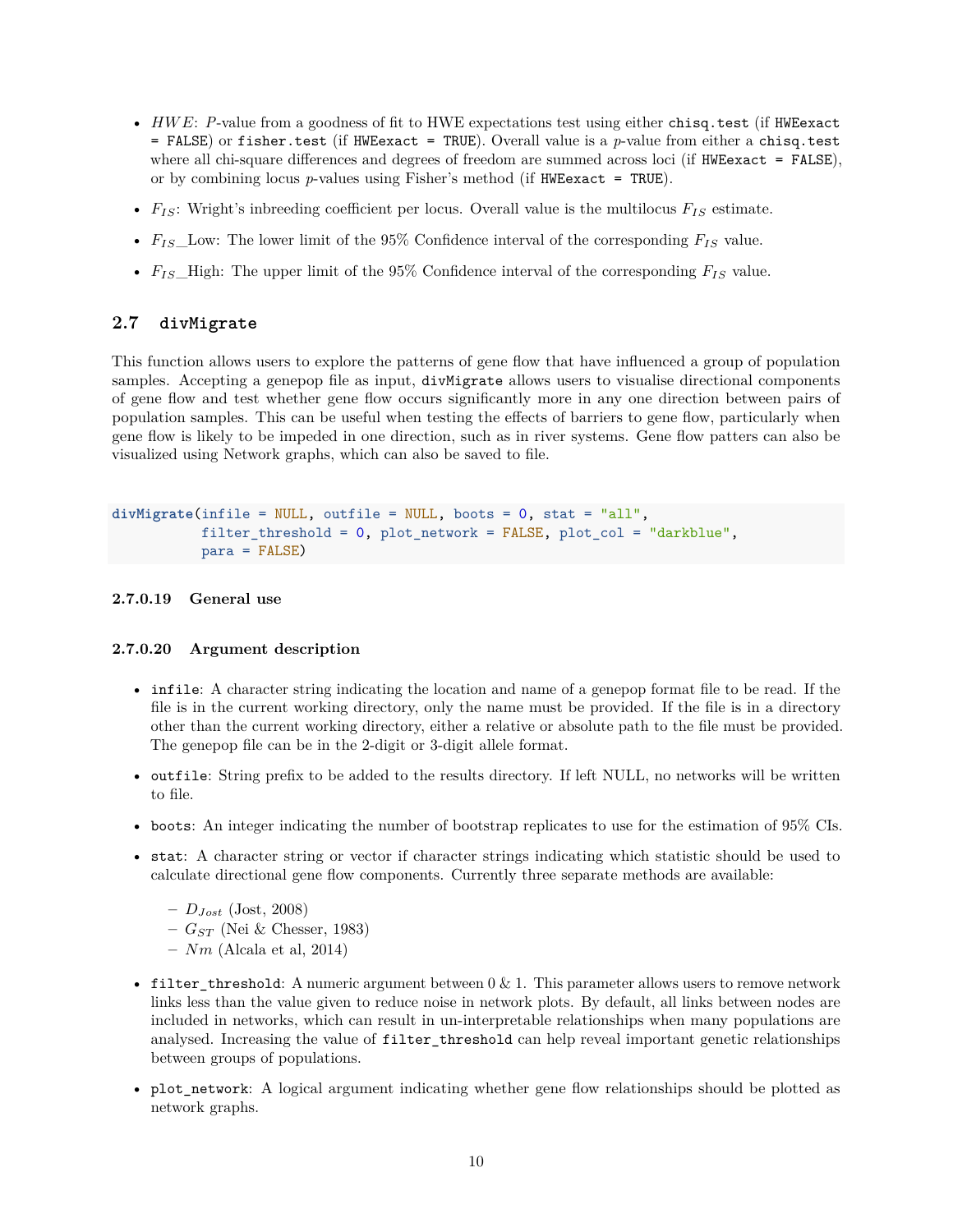- plot col: A character string indicating the major colour to be used in the network graph. See the 'Color Specification' section of the par help page for more details.
- para: A logical argument specifying whether divMigrate should make use of multiple CPUs.

**2.7.0.21 Example** Using a published data set collected from anadromous and river-resident Atlantic salmon (**see chapter x for details**), it is possible to test if gene flow occurs at a significantly higher rate downstream from the river-resident populations to the anadromous population. This hypothesis is based on the presence of multiple barriers to gene flow along the study river. The analysis is shown below.



From the network graph, it is clear that gene flow is occurring at a significantly greater rate from all upstream river-resident populations to the anadromous population.

#### **2.8 divOnline**

This function allows users to launch a local instance of the diveRsity-online web application (online at [https://popgen.shinyapps.io/diveRsity-online/\)](https://popgen.shinyapps.io/diveRsity-online/). The local version of the application uses local resources, and so is dependent on the systems RAM and CPU.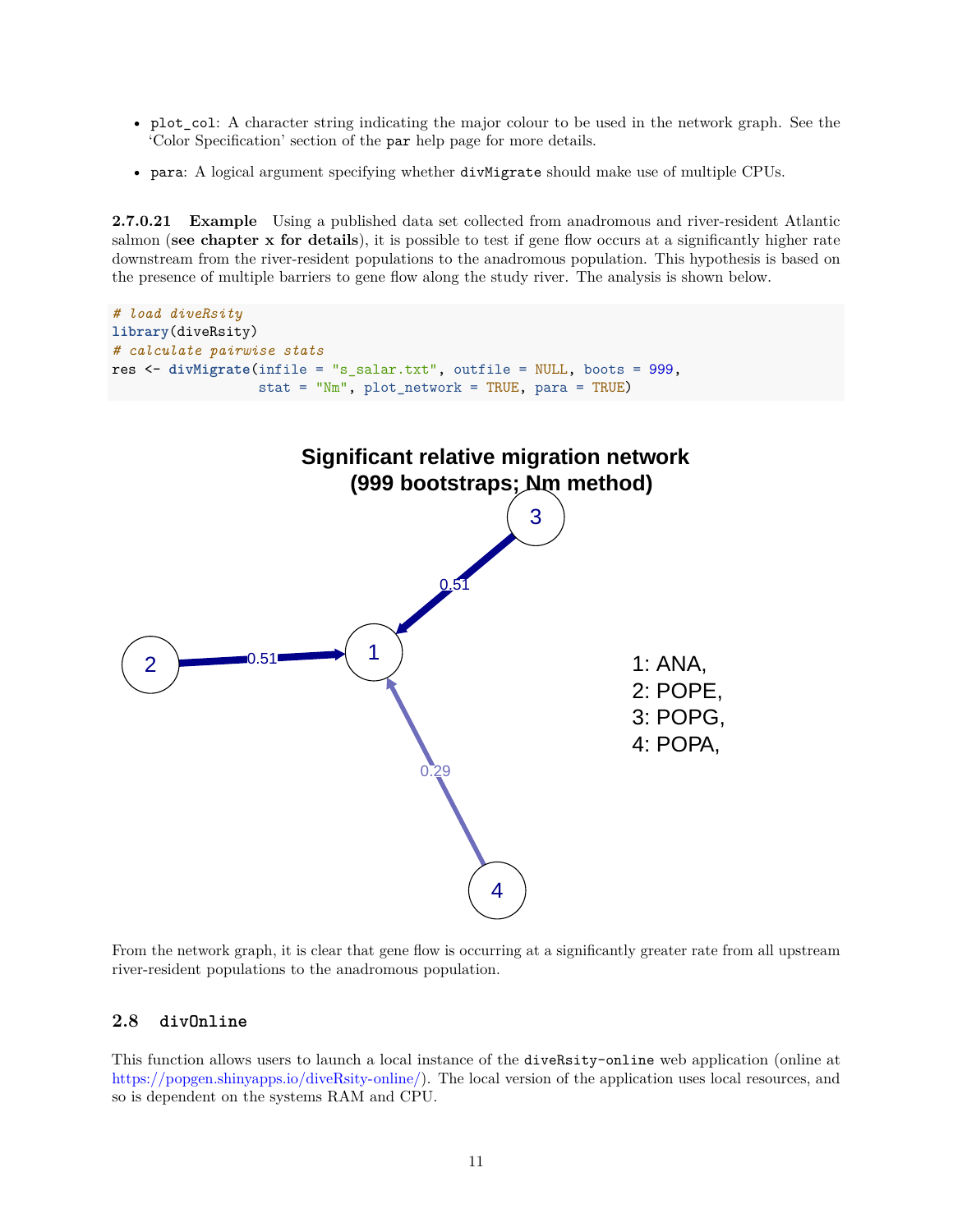#### **2.8.0.22 General usage**

## **2.9 divRatio**

Implementing a relatively new method introduced in Skrbinsek et al., (2012), divRatio allows users to calculate standardized diversity ratios, relative to a user defined 'yardstick' population sample. The function accepts data two different configurations. + The first, a genepop file containing both the 'yardstick' population sample and all population samples to be compared. If this is the format used, the location of the 'yardstick population should be indicated using the refPos argument.

• The second format involves two files. The first file, passed to the infile argument should contain the genotype data for the 'yardstick' population sample in the genepop format. The second file, passed to the pop\_stats argument should be a table in the format shown in the data frame below.

|  | pops n alr alrse he |  | hese | validloci                                      |
|--|---------------------|--|------|------------------------------------------------|
|  |                     |  |      | pop2 50 1.701 0.287 0.203 0.084 Loc1 Loc2 Loc3 |
|  |                     |  |      | pop3 50 3.334 0.79 0.428 0.107 Loc1 Loc2 Loc3  |
|  |                     |  |      | pop4 50 2.965 0.412 0.448 0.066 Loc1 Loc2 Loc3 |
|  |                     |  |      | pop5 50 3.357 0.571 0.506 0.089 Loc1 Loc2 Loc3 |
|  |                     |  |      | pop6 50 1.412 0.172 0.106 0.052 Loc1 Loc2 Loc3 |
|  |                     |  |      | pop7 50 4.682 0.461 0.689 0.039 Loc1 Loc2 Loc3 |

This table contains the following variables:

- pops: The name of the populations to be compared to the 'yardstick' population sample
- n: Sample size
- alr: Mean allelic richness
- alrse: The standard error of the mean allelic richness
- he: Multilocus expected heterozygosity
- hese: The standard error of the multilocus expected heterozygosity
- validloci: A character string indicating the names of loci each population sample has in common with the 'yardstick' population sample.

**divRatio**(infile = NULL, outfile = NULL, gp = 3, pop\_stats = NULL,  $refPos = NULL, books = 1000, para = FALSE)$ 

#### **2.9.0.23 General use**

#### **2.9.0.24 Argument description**

• infile: A character string indicating the location and name of a genepop format file to be read. If the file is in the current working directory, only the name must be provided. If the file is in a directory other than the current working directory, either a relative or absolute path to the file must be provided. The genepop file can be in the 2-digit or 3-digit allele format. The file can contain either all samples to be analyses, including the 'yardstick' population. Alternatively, if infile contains only the 'yardstick'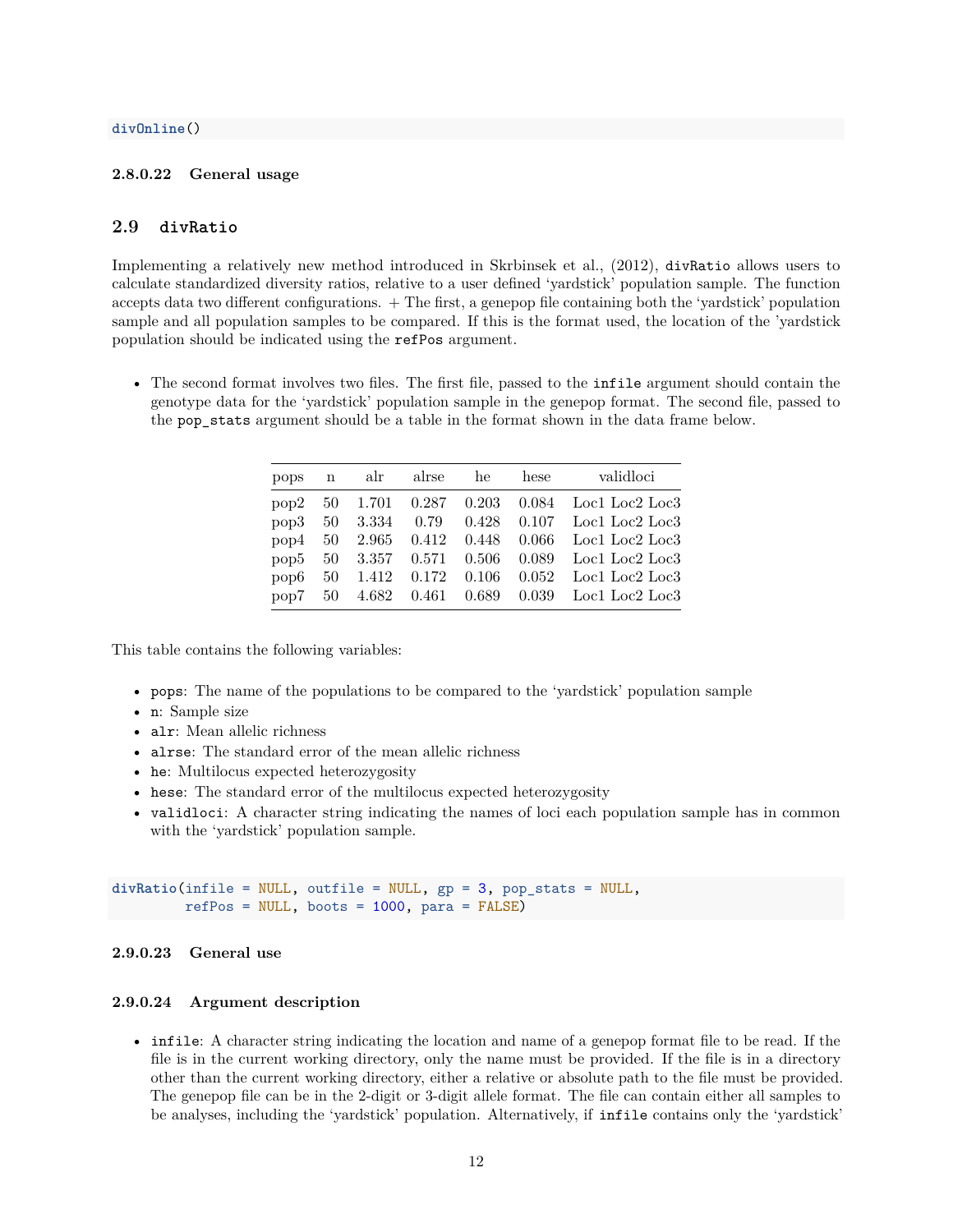sample, a table containing the relevant summary statistics for population samples to be compared must be passed to pop\_stats.

- outfile: A character string indicating the prefix to be added to the results directory created. All results files will be written to this directory.
- gp: An integer indicating the allele digit format of the input genepop file.
- pop stats: A character string indication the location of a tab delimited file containing the information documented in the table above. A benefit of inputting data in this format is the ability to include population samples scored as variable loci. While all loci for a population sample must also be scored in the 'yardstick' sample, they do not need to be present in the other populations being compared to the 'yardstick' population.
- refPos: If pop\_stats = NULL, this argument specifies the location of the 'yardstick' population sample in infile. The argument should be an integer.
- boots: An integer specifying the number of bootstrap replicates to use when estimating the standard error for allelic richness and expected heterozygosity per population sample.
- para: A logical argument indicating whether the analysis should make use of all available cores on the users system.

**2.9.0.25 Example** Hypothetically, if the fourth population sample in Test\_data was suitable for use as a 'yardstick' (see Skrbinsek et al., 2012 for details), the following code outlines the procedure for calculating standardized diversity ratios using divRatio.

```
# load diveRsity
library(diveRsity)
# load test data
data(Test_data)
ratios <- divRatio(infile = Test_data, refPos = 4, boots = 999, para = TRUE)
```

| pops             | n  | alr   | $\operatorname{alrSE}$ | He   | HeSE | alrRatio | alrSEratio | heRatio | heSEratio |
|------------------|----|-------|------------------------|------|------|----------|------------|---------|-----------|
| $pop4,-(ref)$    | 53 | 10.69 | 1.12                   | 0.74 | 0.03 | 1.00     | 0.15       | 1.00    | 0.05      |
| pop1,            | 47 | 10.11 | 1.13                   | 0.72 | 0.03 | 0.95     | 0.15       | 0.98    | 0.06      |
| pop2,            | 42 | 9.88  | 1.02                   | 0.73 | 0.03 | 0.92     | 0.14       | 0.99    | 0.06      |
| pop3,            | 41 | 9.77  | 1.02                   | 0.74 | 0.03 | 0.91     | 0.14       | 1.00    | 0.05      |
| pop5,            | 41 | 8.83  | 0.78                   | 0.74 | 0.03 | 0.83     | 0.11       | 1.00    | 0.05      |
| pop <sub>6</sub> | 41 | 10.54 | 1.11                   | 0.76 | 0.03 | 0.99     | 0.15       | 1.03    | 0.05      |

As shown above, divRatio produces a table containing both the point estimates of allelic richness (*alr*), and expected heterozygosity (*He*), as well as their respective standard errors (*alrSE* and *HeSE*, respectively) for all population samples. I the table the 'yardstick' population sample is marked with the suffix "-(ref). The variables *alrRatio* and *heRatio* are the allelic richness and heterozygosity, respectively, standardized to the 'yardstick' sample, hence this sample's values are always equal to 1. The variables *alrSEratio* and *heSEratio* are the standard errors of the standardized allelic richness and expected heterozygosity, respectively.

Relative to pop4, all other population samples have slightly lower allelic richness, while all but pop6 have lower expected heterozygosity.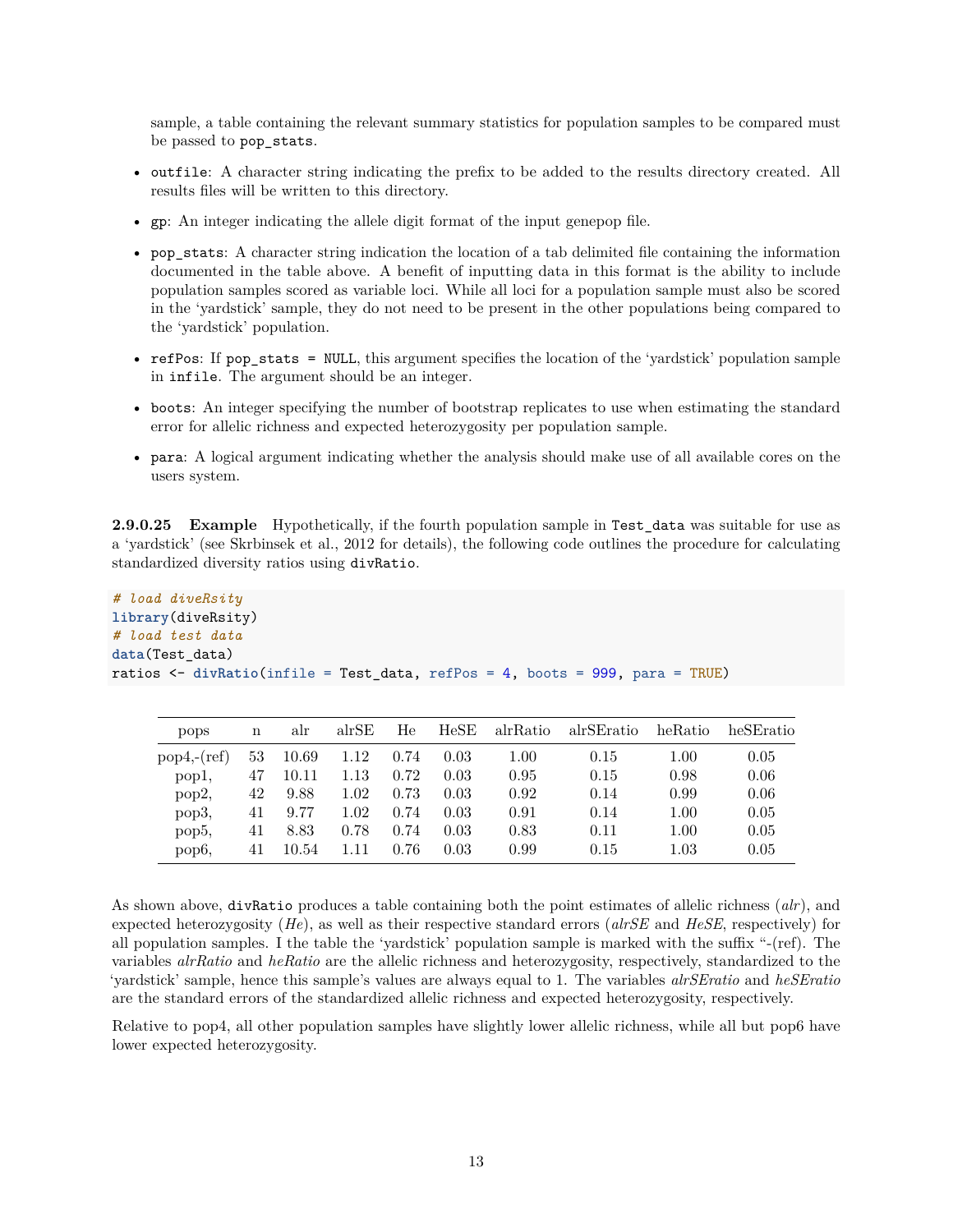## **2.10 divSimCo**

This function allows the calculation of individual similarity coefficients for all possible pairs of individuals from co-dominant genotype data (ref). Results can be returned for all loci, and across loci. A pairwise distance matrix is returned, which can be used to visualise individual relationships in a phylogenetic tree, using packages such as ape or phanhorn. An example of this analysis is provided below.

**divSimCo**(infile = NULL, loci = FALSE)

#### **2.10.0.26 General use**

#### **2.10.0.27 Argument description**

- infile: A character string specifying the name of the 'genepop' (Rousset, 2008) file from which the statistics are to be calculated This file can be in either the 3 digit of 2 digit format. See [http:](http://genepop.curtin.edu.au/help_input.html) [//genepop.curtin.edu.au/help\\_input.html](http://genepop.curtin.edu.au/help_input.html) for detail on the genepop file format..
- loci: A logical argument, specifying whether similarity matrices for each locus should be calculated. If FALSE, only a global similarity matrix is given.

**2.10.0.28 Example** This chapter demonstrates the analyses used in chapter x. The data described in chapter x are used.

The first step in visualising individual relationship is to calculate similarity coefficients among individual using divSimCo.

```
# load diveRsity
library(diveRsity)
# calculate pairwise similarity coefficients
dists <- divSimCo(infile = "monomorphism_main.gen")$glb
```
These distance can then be used to draw a UPGMA tree using the hclust function to group distances and plot.phylo function to draw the tree.

```
library("ape")
tree <- as.phylo(hclust(as.dist(dists), method = "average"))
plot.phylo(tree, type = "u")
```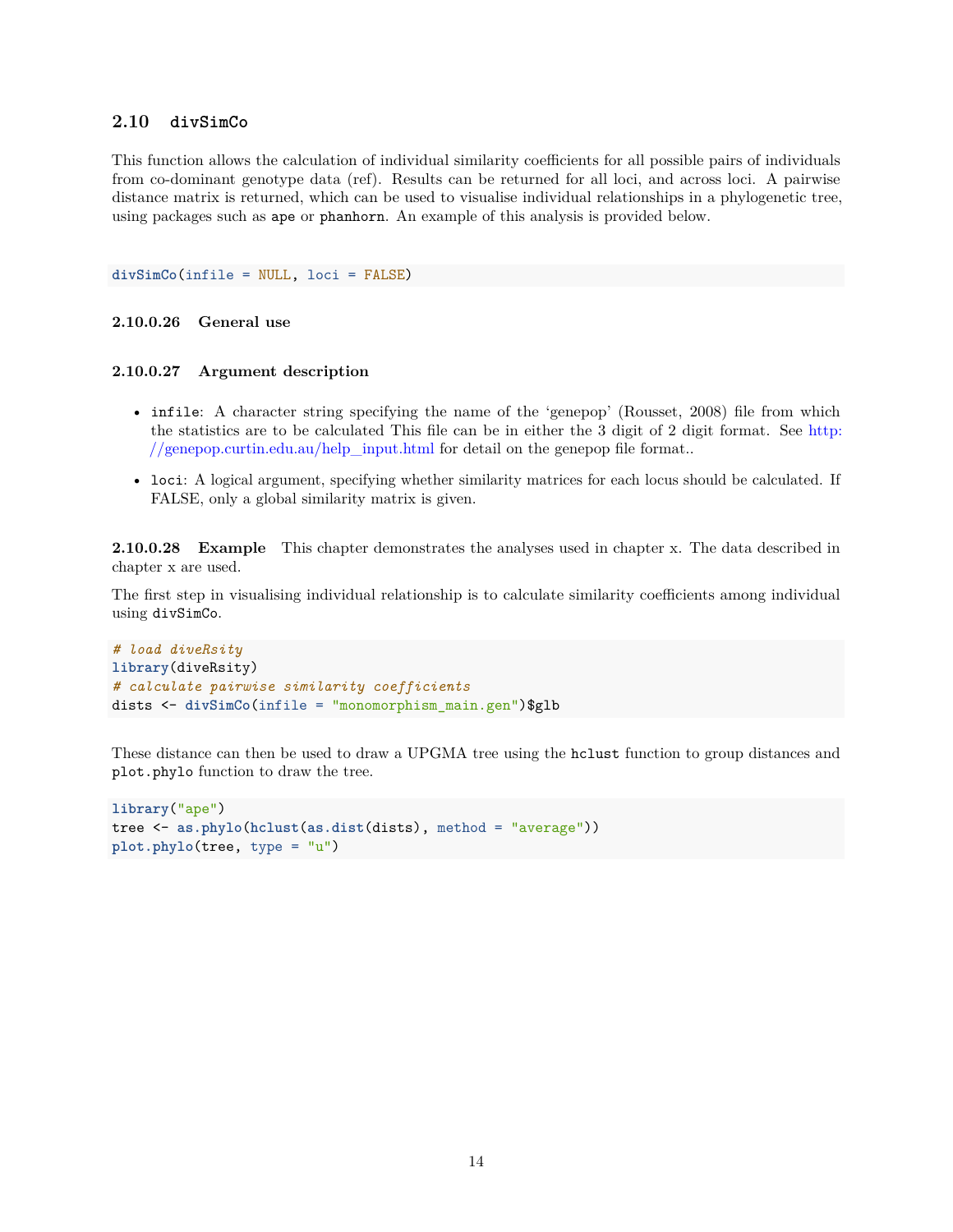

This tree clearly demonstrates two groups, however, it is difficult to see individuals on it. Below demonstrates a clearer visualisation with coloured tip labels for individuals from different sample sites.

```
# strip names refering to the level to be visualised (e.g. site name)
tree$tip.label <- substr(tree$tip.label, 1, 3)
# create a palette of colours for each unique factor
colLevels <- factor(unique(tree$tip.label))
cols <- rainbow(length(colLevels))
# generate a vector of colours for each tip
tipCols <- sapply(tree$tip.label, function(x){
  cols[which(levels(colLevels) == x)]
})
plot.phylo(tree, label.offset = 0.01, edge.width = 3,
           tip.color = tipCols, type = "f", cex = 1)
```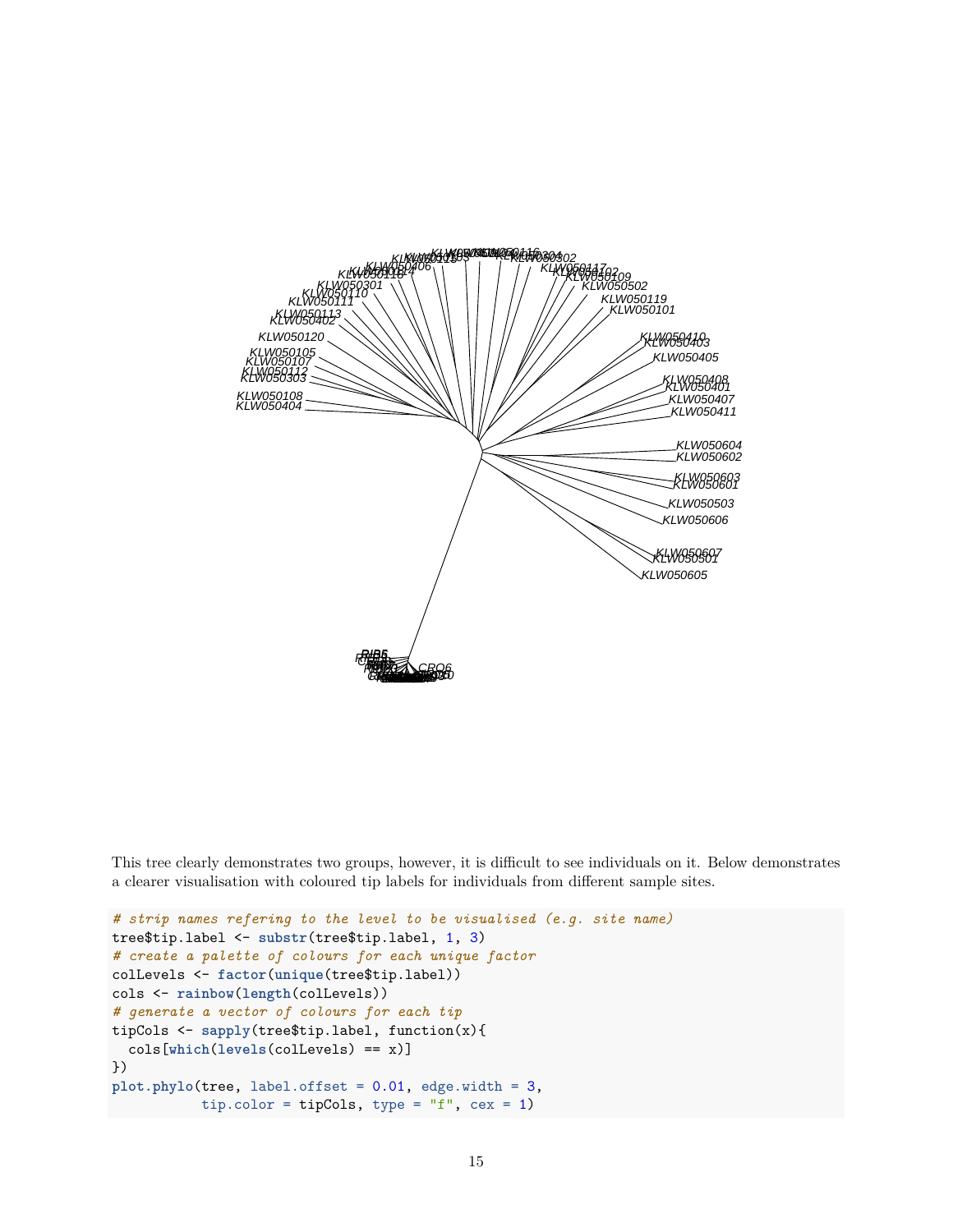

## **2.11 fastDivPart**

Much like the diffCalc function, fastDivPart provides facilities for users to calculate  $F_{ST}$ ,  $G_{ST}$ ,  $G'_{ST}$  and  $D_{Jost}$  (but not  $G''_{ST}$ ). All arguments are the same between both functions, however fastDivPart requires two additional arguments, gp and plot. These arguments specify the genepop digit format of infile (2-digit or 3-digit), and specifies whether estimated result should be plotted, respectively. The biggest difference between fastDivPart and diffCalc is speed, diffCalc being much more efficient than the former. As such fastDivPart provides additional facilities, such as plotting and writing results to multi-sheet excel workbooks. The names of output results are also slightly difference between the two functions.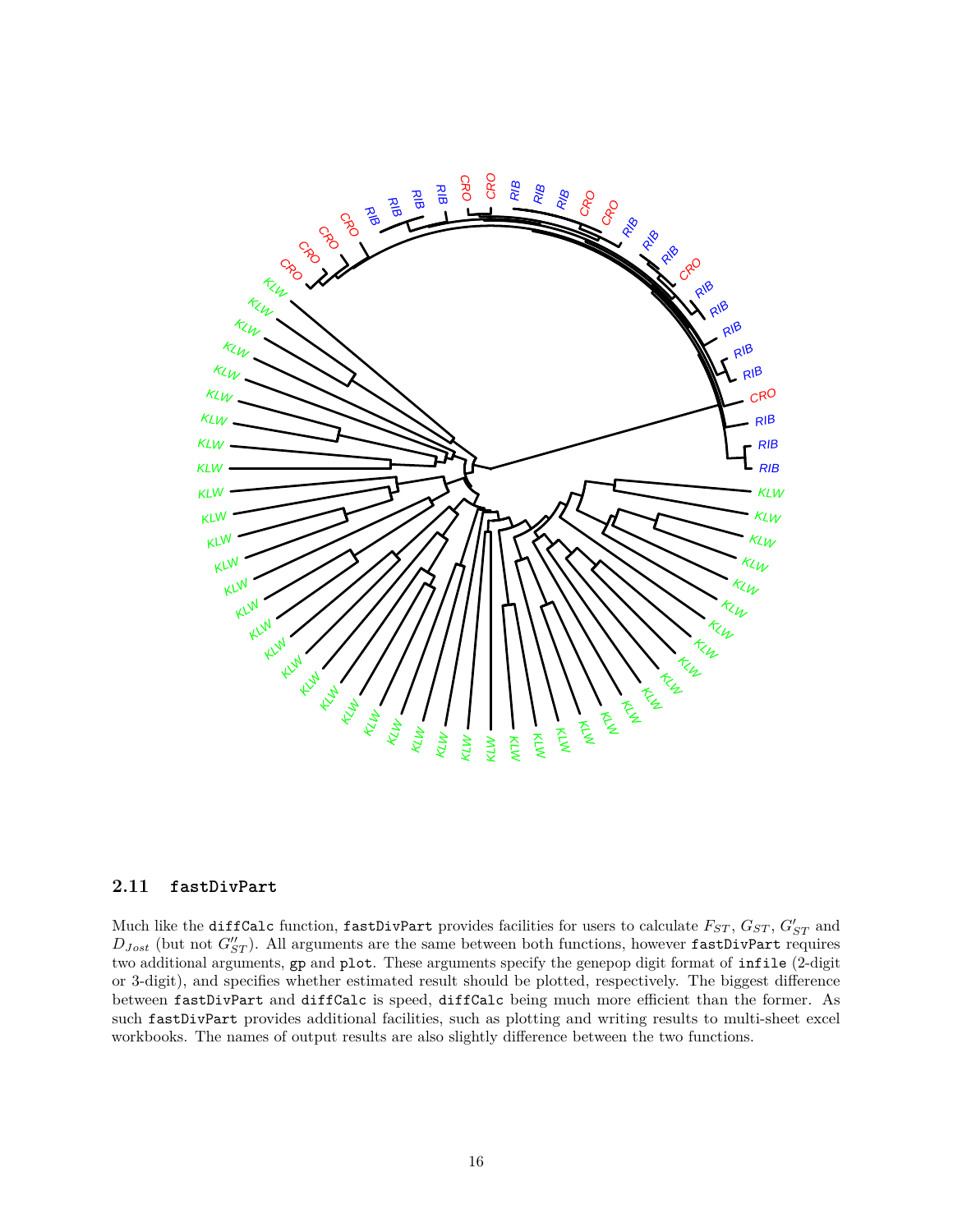```
fastDivPart(infile = NULL, outfile = NULL, gp = 3, fst = FALSE,
            pairwise = FALSE, bs_locus = FALSE, bs_pairwise = FALSE,
            boots = NULL, plot = FALSE, para = FALSE)
```
## **2.11.0.29 General use**

#### **2.11.0.30 Argument description**

- infile: A character string indicating the location and name of a genepop format file to be read. If the file is in the current working directory, only the name must be provided. If the file is in a directory other than the current working directory, either a relative or absolute path to the file must be provided. The genepop file can be in the 2-digit or 3-digit allele format.
- outfile: A character string indicating the prefix to be added to the results directory created. All results files will be written to this directory. If the suggested package xlsx is installed, all results tables will be written to a single, multi-sheet workbook, alternatively, all tables will be written to separate tab delimited files.
- gp: An integer specifying the allele digit format of infile. Either '2' or '3' are valid.
- fst: A logical indication of whether Weir & Cockerham's F-statistics should be calculated.
- pairwise: A logical argument, indicating if pairwise point estimates should be calculated. Both locus and multilocus parameters are calculated.
- bs\_locus: A logical argument, indicating whether 95% CIs should be calculated at the global level. If TRUE 95% CI are estimated for all loci across all population samples and across all loci for all population samples.
- bs pairwise: A logical argument, indicating whether  $95\%$  CIs should be calculated at the pairwise level. If TRUE 95% CI are estimated for all loci for all pairwise comparisons and across all loci for all pairwise comparisons.
- boots: An integer indicating the number of bootstrap replicates to use for the estimation of 95% CIs.
- plot: A logical argument allowing users to control whether estimated results should be plotted. Plots are either generated using the standard png device, or if the suggested package sendplot is installed, interactive HTML format plots will be created, allowing users to explore elements using the associated tootip information generated.
- para: A logical argument specifying whether fastDivPart should make use of multiple CPUs.

**2.11.0.31 Example** To calculate pairwise differences using *DJost* and their statistical significance, the code below can be used:

```
# load diveRsity
library(diveRsity)
# load test data
data(Test_data)
# calculate pairwise stats
res <- fastDivPart(infile = Test_data, pairwise = TRUE, bs_pairwise = TRUE,
                   boots = 999, para = TRUE)
pander::pandoc.table(head(res$bs_pairwise$djostEst))
```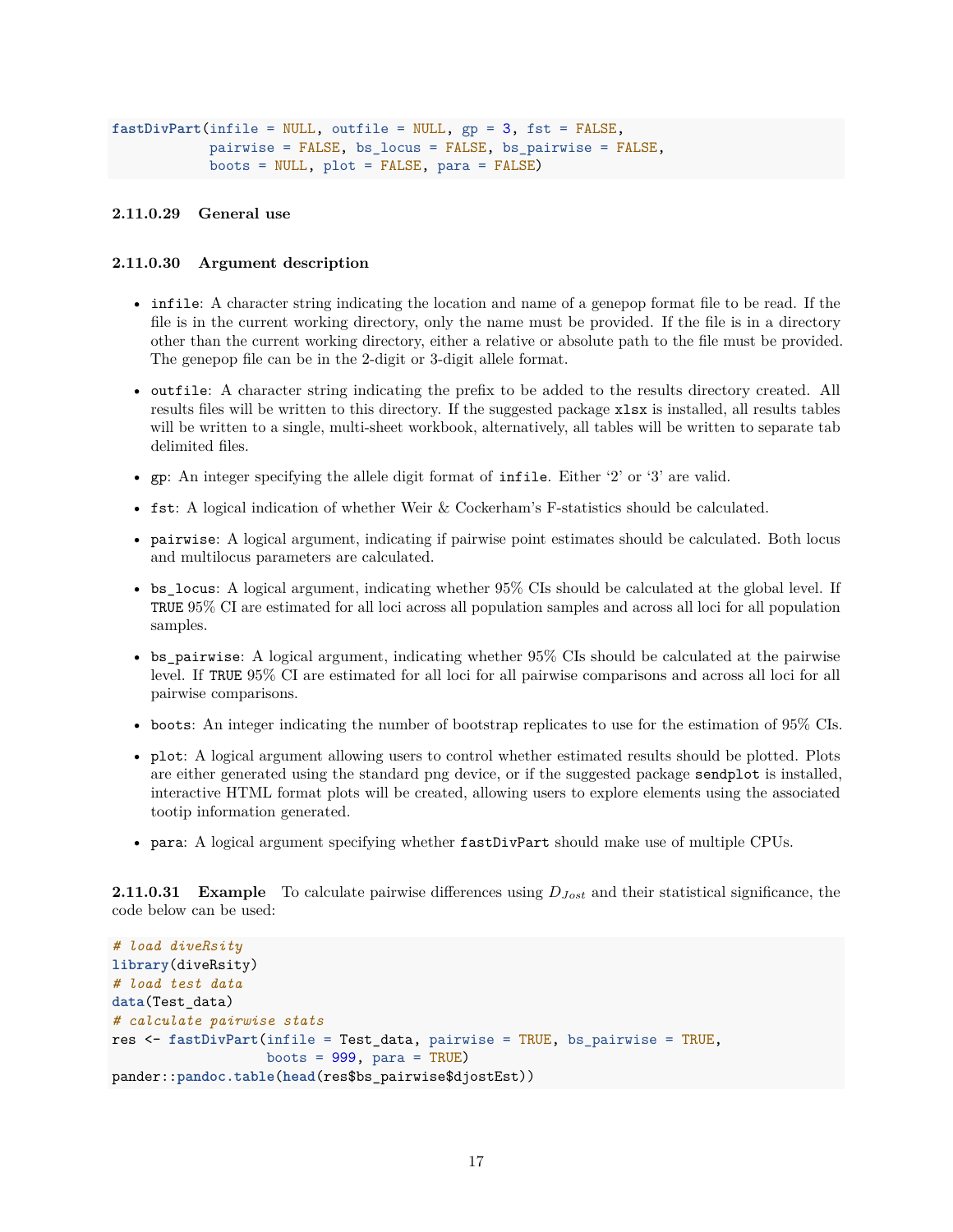Table 5: Table continues below (continued below)

|                 | actual   | mean   | BC mean  | Lower $95\%$ CI |
|-----------------|----------|--------|----------|-----------------|
| pop1, vs. pop2, | 0.002728 | 0.0317 | 0.002728 | 0.01702         |
| pop1, vs. pop3, | 0.1802   | 0.2094 | 0.1802   | 0.1782          |
| pop1, vs. pop4, | 0.1484   | 0.1762 | 0.1484   | 0.1506          |
| pop1, vs. pop5, | 0.2527   | 0.274  | 0.2527   | 0.2423          |
| pop1, vs. pop6, | 0.1494   | 0.1847 | 0.1494   | 0.1565          |
| pop2, vs. pop3, | 0.1579   | 0.1883 | 0.1579   | 0.1605          |
|                 |          |        |          |                 |

|                 | $Upper_95\%CI$ | BC Lower 95\%CI |
|-----------------|----------------|-----------------|
| pop1, vs. pop2, | 0.05095        | $-0.01195$      |
| pop1, vs. pop3, | 0.2438         | 0.149           |
| pop1, vs. pop4, | 0.2038         | 0.1227          |
| pop1, vs. pop5, | 0.3082         | 0.221           |
| pop1, vs. pop6, | 0.2149         | 0.1212          |
| pop2, vs. pop3, | 0.2207         | 0.1301          |

|                 | $BC_{Upper_95\%CI}$ |
|-----------------|---------------------|
| pop1, vs. pop2, | 0.02198             |
| pop1, vs. pop3, | 0.2146              |
| pop1, vs. pop4, | 0.1759              |
| pop1, vs. pop5, | 0.2869              |
| pop1, vs. pop6, | 0.1796              |
| pop2, vs. pop3, | 0.1903              |

As in differentiation results from both diffCalc and chiCalc, only the difference between pop1 and pop2 is non-significant. The pairwise bootstrapping results from fastDivPart contains both standard 95% CIs (*Lower\_95%CI* and *Upper\_95%CI*) and bias corrected 95% CIs (*BC\_Lower\_95%CI* and *BC\_Upper\_95%CI*), while diffCalc only returns the bias corrected CI.

If the argument plot = TRUE was used, and the suggested package sendplot was installed, a plot with tool-tip information, as below, can be generated. An argument must be passed to outfile to allow the function to write the plots to file, otherwise standard png plots will be returned to the plot device.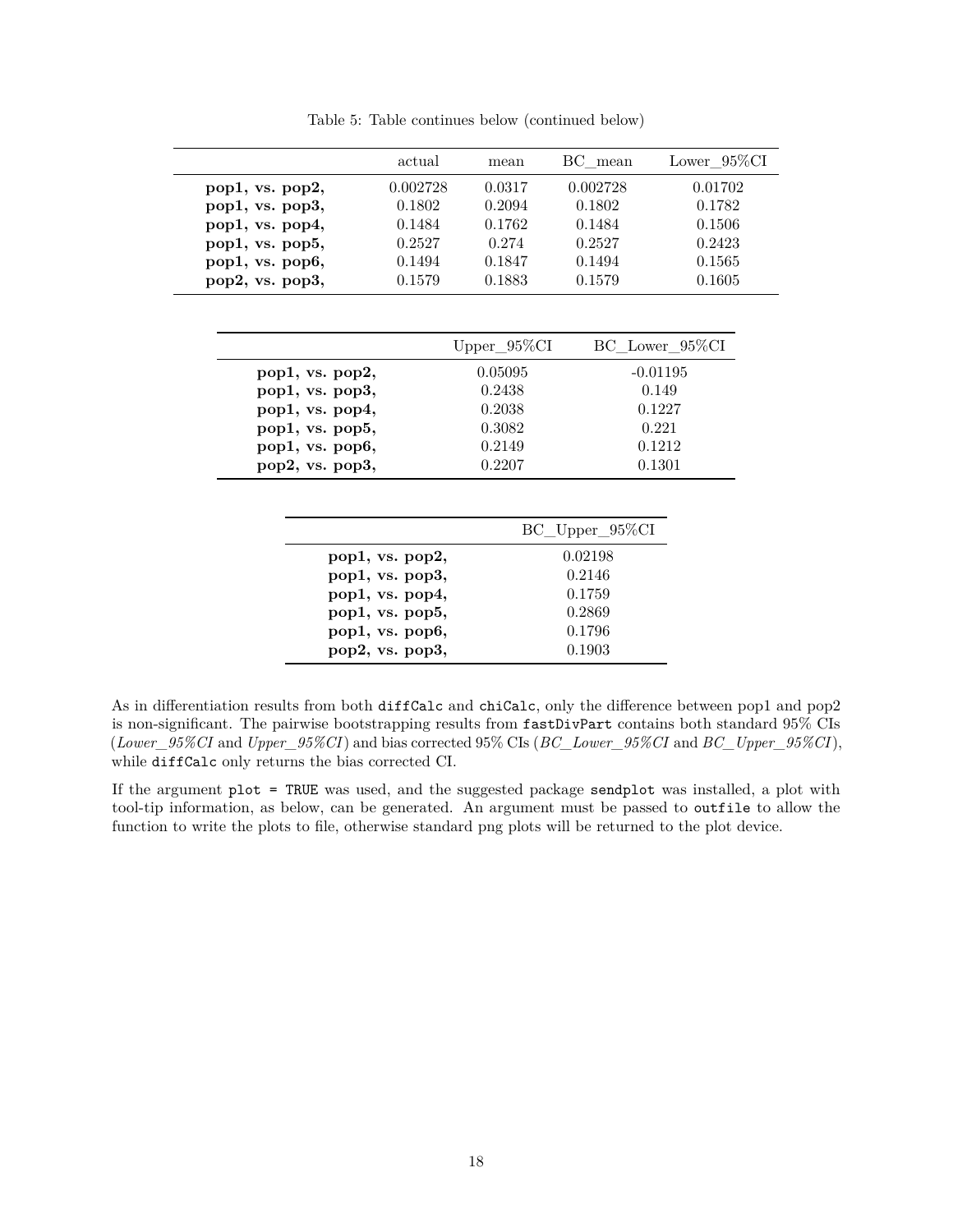

(Hover over a point to see pairwise info.)

## **2.12 gpSampler**

The ability to randomly sub-sample population data 'in silico' is essential for investigations such as sample effects on parameter estimation. By integrating this process into the R workflow with gpSampler, the diveRsity package allows users to conveniently generate sub-sampled data and estimated various parameters from them.

**gpSampler**(infile = NULL, samp\_size = 10, outfile = NULL)

#### **2.12.0.32 General use**

#### **2.12.0.33 Argument description**

- infile: A character string indicating the location and name of a genepop format file to be read. If the file is in the current working directory, only the name must be provided. If the file is in a directory other than the current working directory, either a relative or absolute path to the file must be provided. The genepop file can be in the 2-digit or 3-digit allele format.
- samp\_size: An integer vectors specifying the size of sub-sample to be taken from each population sample in infile. If a single integer is provided, all population samples in infile will be re-sampled for the same number of individuals. Alternatively, each sample in infile will be sub-sampled for a number of individuals specified by the corresponding value in samp\_size. For example, if samp\_size  $= c(10, 5, 10)$ , then the first and third population sample in infile will be sub-sampled for  $n = 10$ , while the second population sample will be sub-sampled for  $n = 5$ .
- outfile: A character string indicating the prefix to be added to the .gen file containing the sub-sampled data.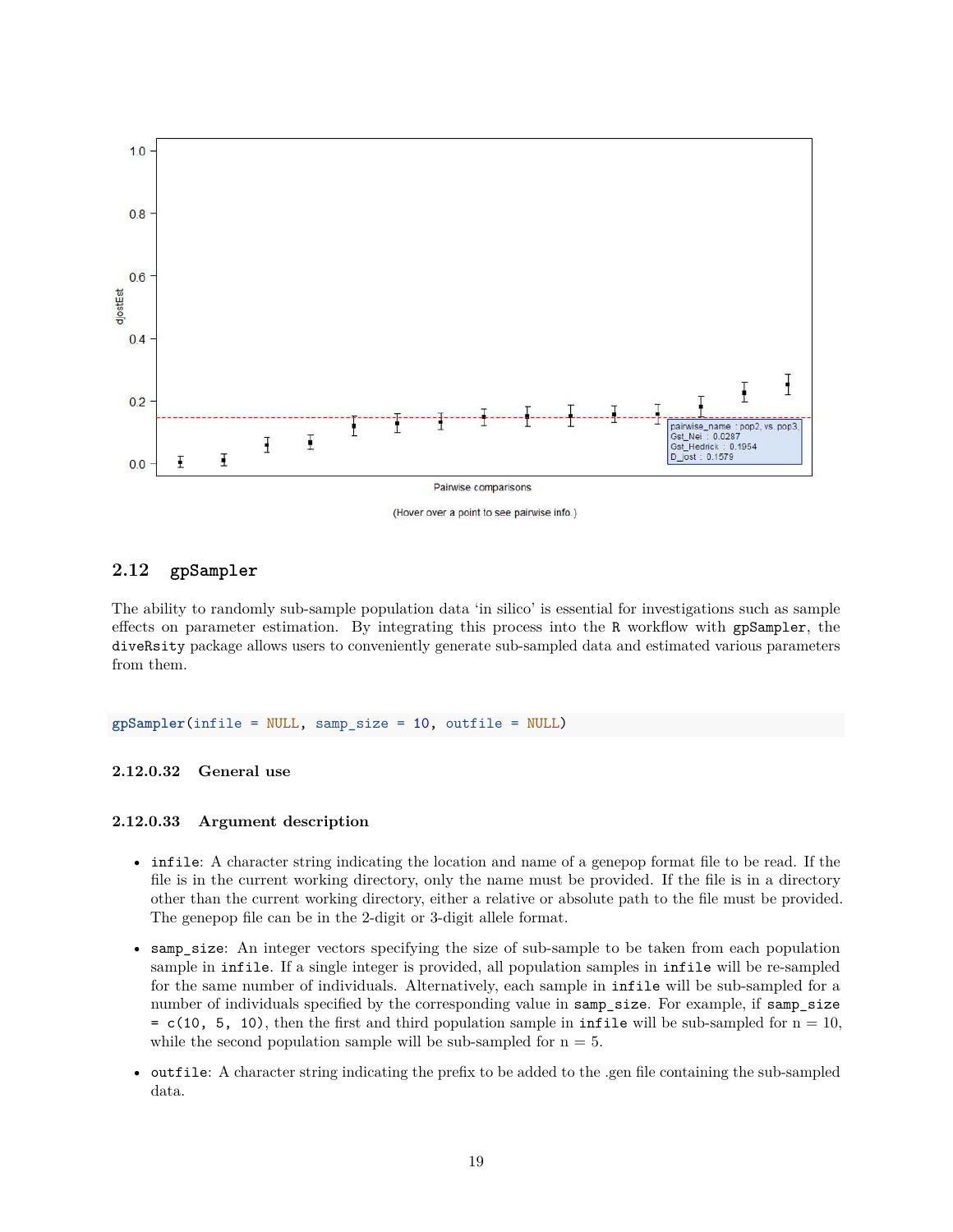**2.12.0.34** Example This example demonstrates how gpSampler can be used to understand the effect of sample size on the calculation of *DJost*. The main challenge from this task is the organisation of data. This example provides a suitable strategy for such a task.

Here, each population sample will be re-sampled for  $n = 10, 20, 30, 40, 1000$  times and  $D_{Jost}$  will be estimated for each sub-sample of the data. These results will then be plotted with  $a +/1$  standard deviation envelope, calculated from the sub-sample data

```
# load diveRsity
library(diveRsity)
# generate sub-sample ouput names
samp_sizes <- seq(10, 40, 10)
outnms <- lapply(samp_sizes, function(x){
  # generate the sample size folder
  dir.create(path = paste("./n", x, sep = ""))
  # create oufile names
  lapply(1:1000, function(i){
    c(x, paste("./n", x, "/", x, "_rep_", i, ".gen", sep = ""))
 })
})
# generate subsample data
sapply(outnms, function(x){
  sapply(x, function(y){
    gpSampler(infile = "Test_data.txt", samp_size = as.numeric(y[[1]]),
              outfile = y[[2]]})
})
```
When all of the sub-sample files are generated, it is straightforward to pass the file names to diffCalc to calculate overall *DJost*. This is done as follows:

```
# calculate Jost's D
d <- lapply(outnms, function(x){
  sapply(x, function(y){
    diffCalc(y[[2]])$std_stats[38,"D"]
 })
})
```
Estimating both the mean and the standard deviation for each of the four samples sizes tested is done as follows:

```
plot_stats <- t(sapply(d, function(x){
  mn \leq - \text{mean}(x, \text{na} \cdot rm) = \text{TRUE}std \leq sd(x, \text{na}.\text{rm} = \text{TRUE})c(mn, mn-std, mn+std)
}))
plot_stats <- as.data.frame(plot_stats)
plot_stats$sample_size <- samp_sizes
names(plot_stats) <- c("mean", "lower", "upper", "sample_size")
```
To visualize the effect of sample size on the estimation of *DJost*, these results can be plotted as follows: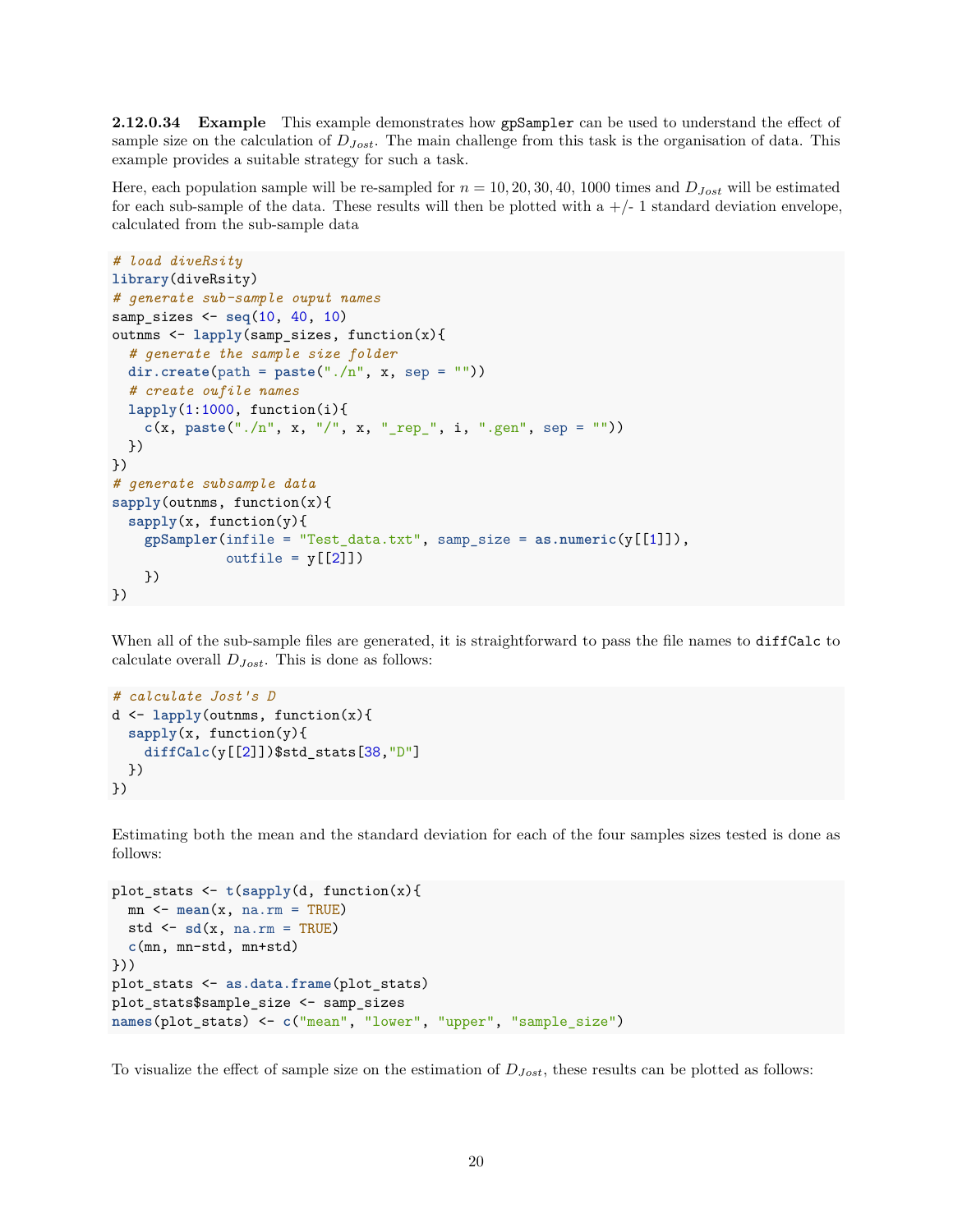```
# load ggplot2
library(ggplot2)
# create the plot
plt <- ggplot(data = plot_stats, aes(x = sample_size, y = mean)) +
  geom_line(lwd = 2) +
  geom_ribbon(aes(ymin=lower, ymax=upper), alpha = 0.3)
plt
```


From these results, it can be seen that the variance in *DJost* is much higher at smaller sample sizes, decreasing as sample size increases. Additionally, the results indicate a slight underestimation of D for small sample sizes.

## **2.13 inCalc**

Locus informativeness for the inference of ancestry  $(I_n)$  can be calculated using inCalc. The function accepts an input file in the genepop format, and allows users to calculate this parameter, both globally and for pairs of populations.

**inCalc**(infile = NULL, outfile = NULL, pairwise = FALSE, xlsx = FALSE, boots = NULL, para = FALSE)

#### **2.13.0.35 General use**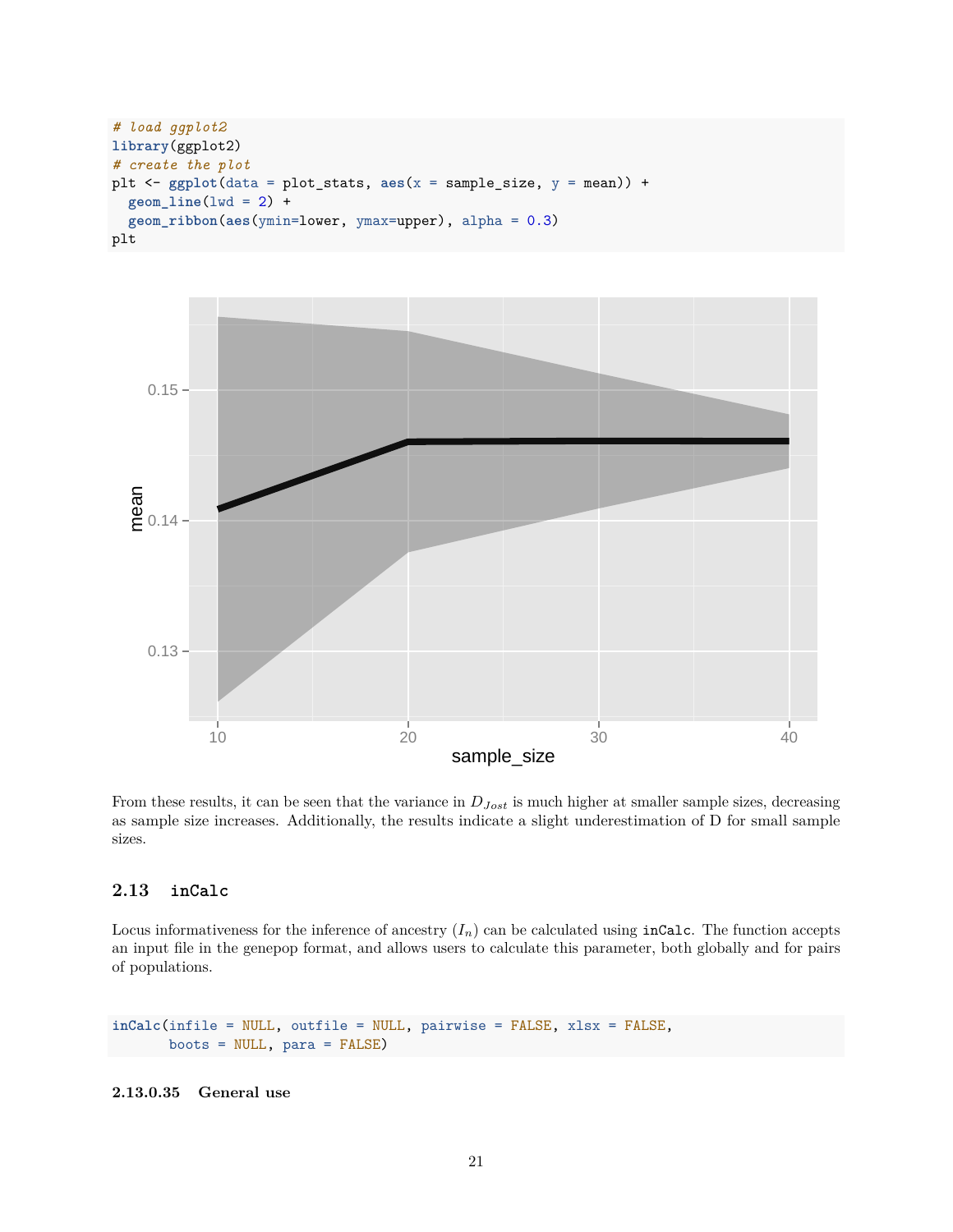#### **2.13.0.36 Argument description**

- infile: A character string indicating the location and name of a genepop format file to be read. If the file is in the current working directory, only the name must be provided. If the file is in a directory other than the current working directory, either a relative or absolute path to the file must be provided. The genepop file can be in the 2-digit or 3-digit allele format.
- outfile: A character string indicating the prefix to be added to the results directory created. All results files will be written to this directory.
- pairwise: A logical argument specifying whether *I<sup>n</sup>* should be calculated for all population pairs.
- xlsx: A logical argument indicating whether users would like results to be written to a multi-sheet xlsx workbook. If false, result will be written to tab delimited files.
- boots: An integer specifying the number of bootstrap replicates used when calculating 95% confidence intervals.
- para: A logical argument indicating whether the function should make use of multiple cores.

**2.13.0.37** Example When selecting a panel of markers for studying genetic structure among populations, it is important that these loci are generally informative across multiple populations. For instance, a number of factors can affect the informativeness of a locus, such that they may be informative for one pair of populations, but not another. This example demonstrates how informativeness can be calculated and visualized with the help of the inCalc function.

Calculate pairwise  $I_n$  with 95% CIs

```
# load diveRsity
library("diveRsity")
data(Test_data)
in_res <- inCalc(Test_data, pairwise = TRUE, boots = 999, para = TRUE)
# load ggplot2
library("ggplot2")
loci <- as.character(in_res$global$Locus)
for(i in 1:(nrow(in_res$pairwise)-1)){
  loc1 <- data.frame(t(in_res$pairwise[i,-1]),
                   t(in_res$lower_CI[i,-1]),
                   t(in_res$upper_CI[i,-1]))
  colnames(loc1) <- c("actual", "lower", "upper")
  loc1$pops <- rownames(loc1)
  rownames(loc1) <- NULL
  p <- ggplot(data = loc1, aes(x = reorder(pops, actual), y = actual)) +
   geom_hline(yintercept = in_res$global$Global_In[i], colour = "red") +
    geom_point(pch = 20, cex = 10) +
   geom_errorbar(aes(ymin = lower, ymax = upper),
                  width = 0.2, size = 1) +theme bw() +theme(text = element_text(size=20),
          axis.text.x = element_text(angle=90, vjust=1)) +
   ggtitle(loci[i]) +
   labs(x = "Pairwise comparison", y = expression("I"["n"]))
  ggsave(paste("In_Locus", i, ".eps", sep = ""), device = cairo_ps)
}
```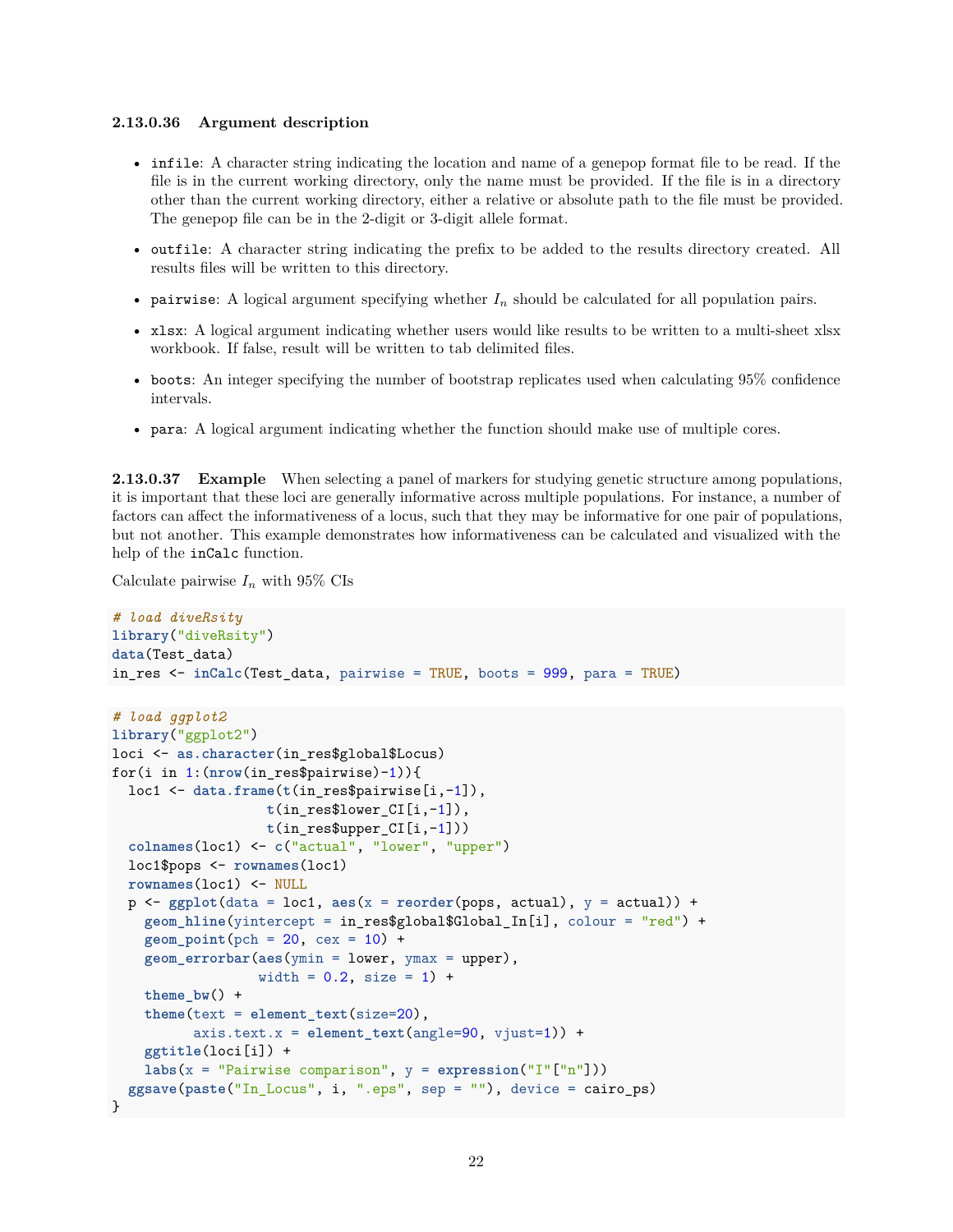

From these plots we are able to visualise the variance in  $I_N$  among pairwise comparisons. Each plot represent pairwise  $I_n$  calculates for a given locus along with 95% CIs. The red line in each plot is the global  $I_n$ . This approach can be used to identify loci with have high informativeness for the inference of ancestry at multiple scales. Genepop input files can be organised to represent different hierarchical scales, allowing a more detailed inspection of the informativeness of loci for specific question of interest.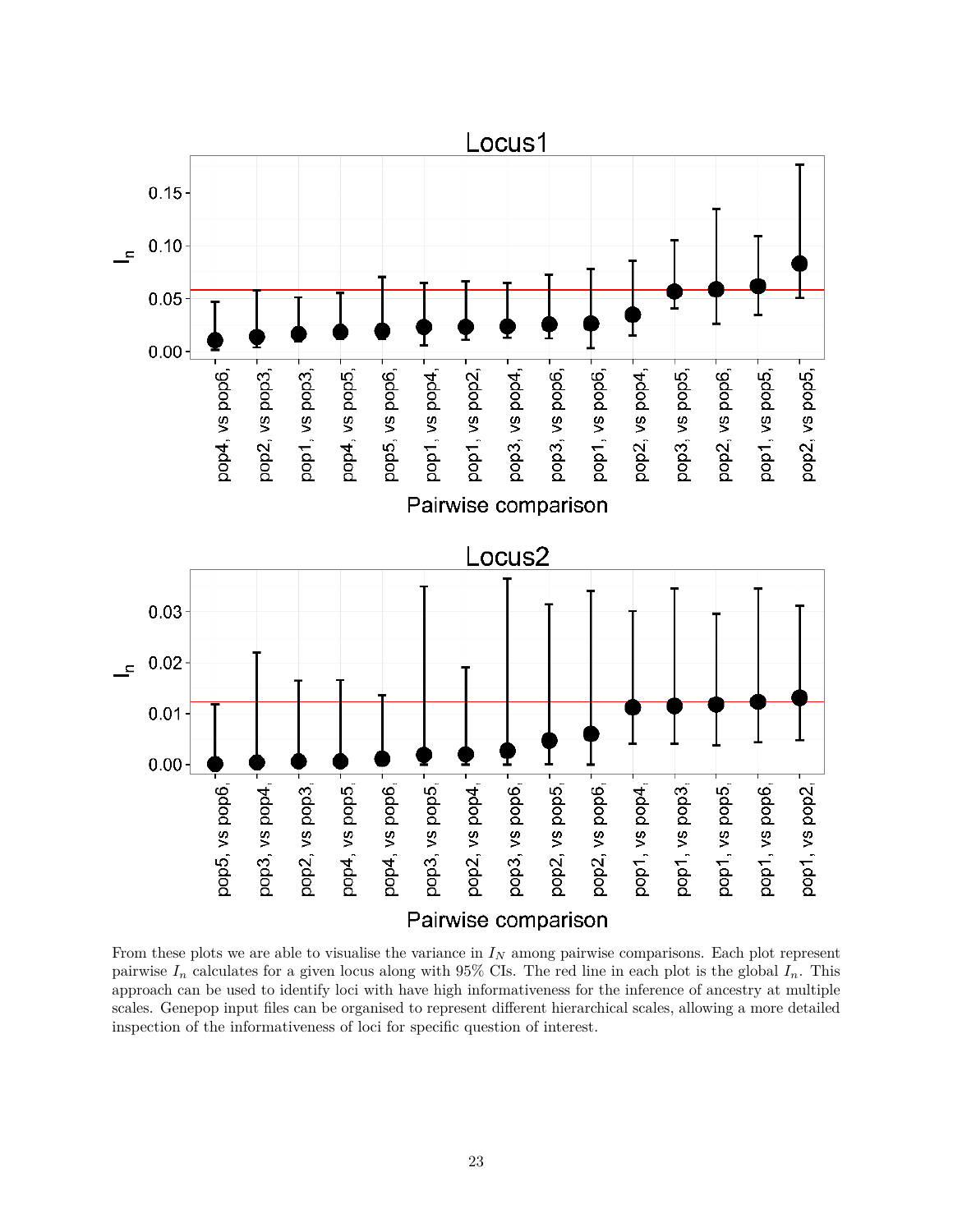## **2.14 microPlexer**

This function allows users to launch a local instance of the microPlexer web application [\(http://glimmer.](http://glimmer.rstudio.com/kkeenan/microPlexer/) [rstudio.com/kkeenan/microPlexer/\)](http://glimmer.rstudio.com/kkeenan/microPlexer/). The local version of the application uses local resources, and so is dependent on the systems RAM and CPU.

This web application allows users to generate efficient configurations of microsatellite loci for the purposes of multiplex PCR. The configurations generated only take into consideration the number of dye channels available on the screening platform to be used, and the specified size range of the loci. It does not assess the annealing temperature of primers etc.

#### **microPlexer**()

#### **2.14.0.38 General usage**

**2.14.0.39** Example The application accepts a .csv file as input with the following structure:

| nms      | lower | upper |
|----------|-------|-------|
| ssa85    | 100   | 125   |
| one102b  | 160   | 280   |
| ssa406   | 412   | 580   |
| $mhc-1$  | 110   | 150   |
| ca048302 | 172   | 219   |
| ssa419   | 230   | 570   |

Users are able to specify the number of dyes available for screening and the minimum distance between loci within dye groups. Additionally, two algorithms are available for use when grouping loci. These are 'Maximum throughput' and 'Balanced throughput'. Maximum throughput attempts to group loci into as few a number of multiplexes as possible, meaning that, depending on the total number of loci and their size ranges, the first multiplex will generally have the largest number of loci. By using the 'Balanced throughput' option, user can specify a mean number of loci per multiplex group. In this case the application will attempts to balance the number of loci in each multiplex.

Following plot represent a typical, single multiplex groups generated by microPlexer: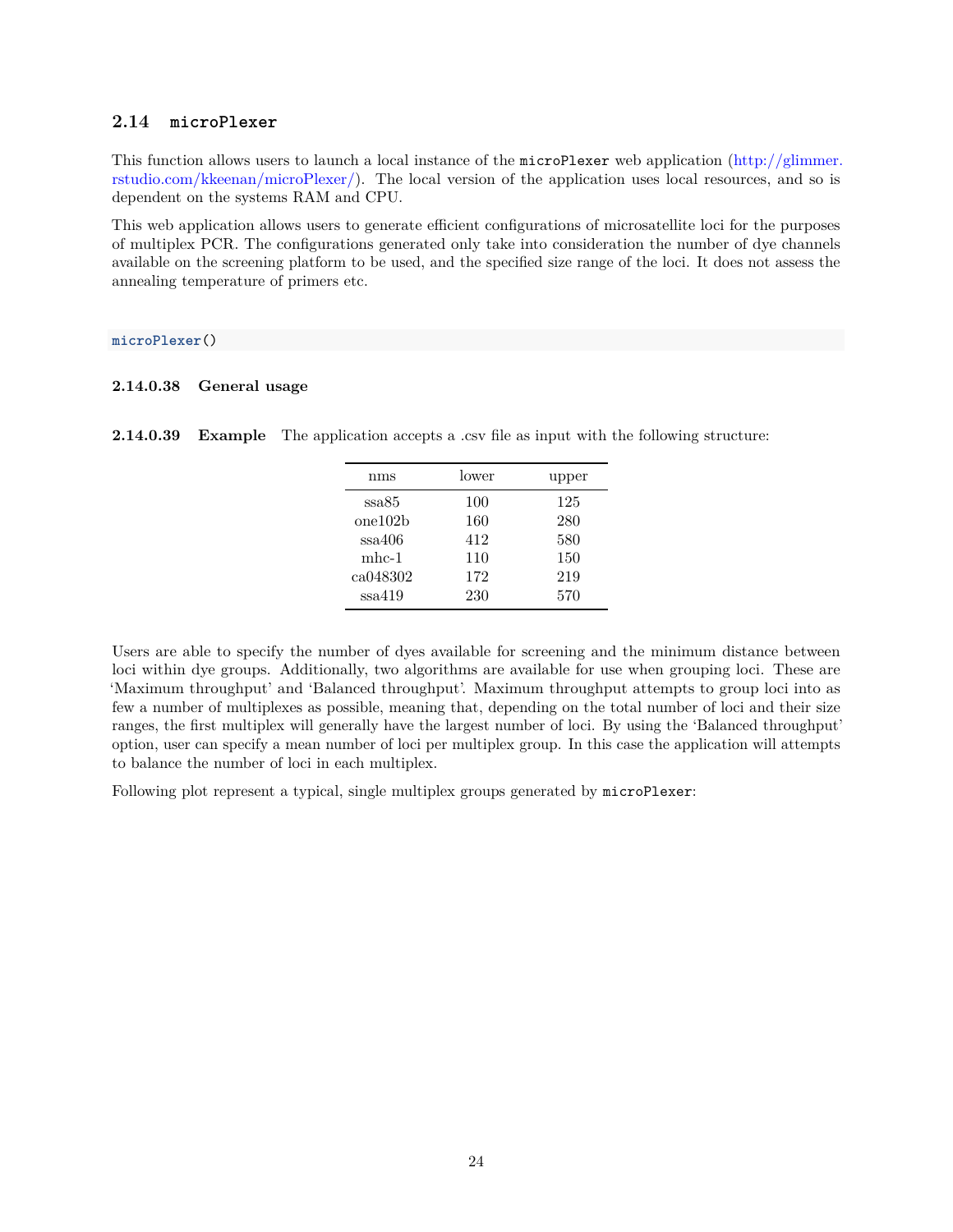

## **2.15 polyIn**

This function is virtually identical to inCalc in that it calculates locus informativeness for the inference of ancestry at global and pairwise scales. However, polyIn allows the use of loci with arbitrary ploidy. Results are also only returned to the R workspace, so users must write them to file if required. This function does not calculate 95% CIs.

The input file accepted is a modified genepop format. An example of this file, containing tetraploid is below:

| pop-test |      |      |      |      |      |
|----------|------|------|------|------|------|
| sup1     | sup2 | sup3 | sup4 | sup5 |      |
| pop      |      |      |      |      |      |
| $pop1_1$ | AABA | AABA | AABA | AABA | AABA |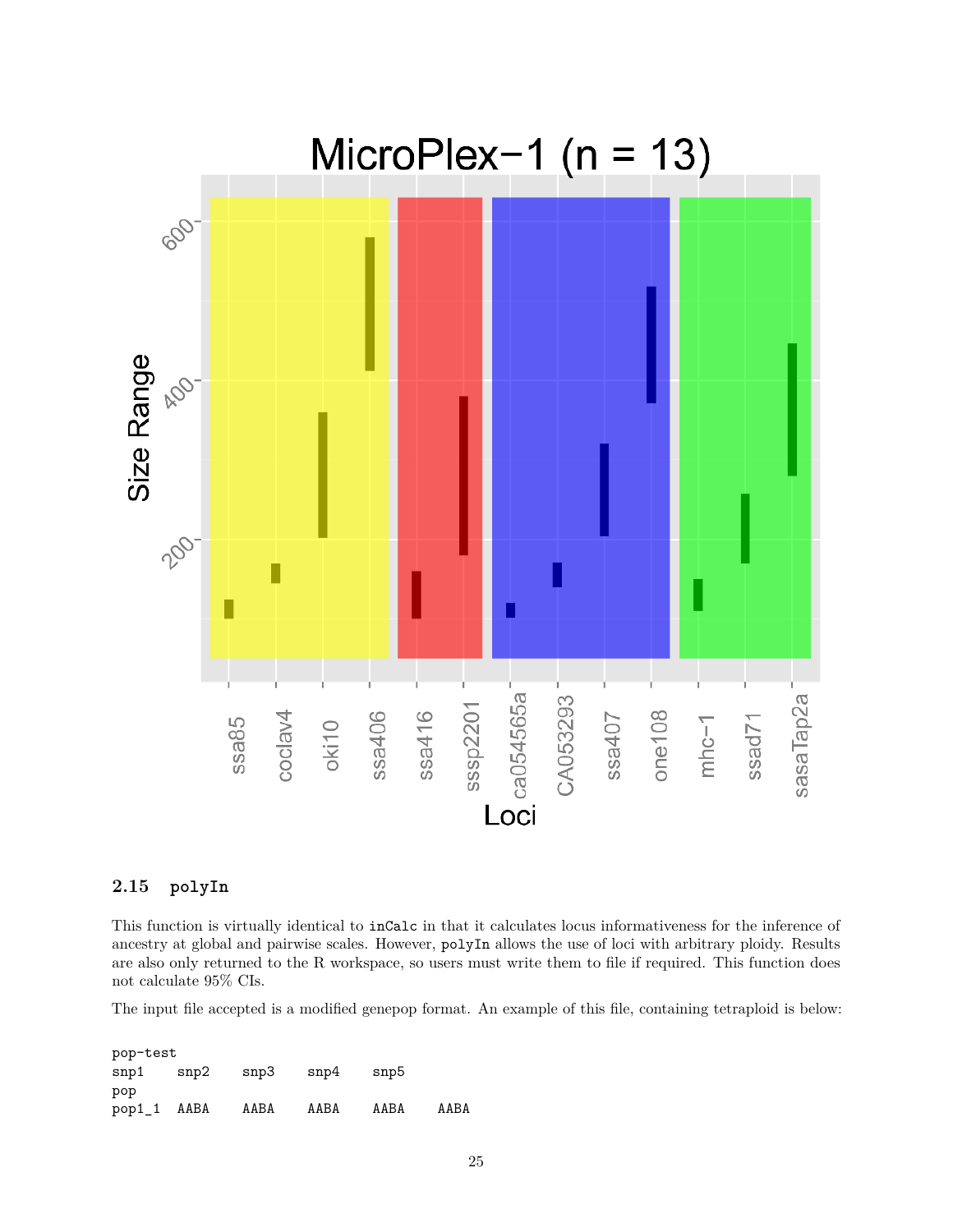|             |                                                                    |                                                             |                                                             | AAAA                                                               |
|-------------|--------------------------------------------------------------------|-------------------------------------------------------------|-------------------------------------------------------------|--------------------------------------------------------------------|
|             |                                                                    |                                                             |                                                             | AABB                                                               |
|             |                                                                    |                                                             |                                                             | <b>BBBB</b>                                                        |
|             |                                                                    |                                                             |                                                             |                                                                    |
|             |                                                                    |                                                             |                                                             | AABA                                                               |
|             |                                                                    |                                                             |                                                             | ABAB                                                               |
|             |                                                                    |                                                             |                                                             | <b>BBAA</b>                                                        |
|             |                                                                    |                                                             |                                                             | AABB                                                               |
| ABAA        | ABAA                                                               | ABAA                                                        | $-9$                                                        | ABAA                                                               |
| AAAA        | AAAA                                                               | AAAA                                                        | AAAA                                                        | AAAA                                                               |
|             |                                                                    |                                                             |                                                             |                                                                    |
| AABB        | AABB                                                               | AABB                                                        | AABB                                                        | AABB                                                               |
| AABB        | AABB                                                               | AABB                                                        | AABB                                                        | AABB                                                               |
| <b>BBBB</b> | <b>BBBB</b>                                                        | <b>BBBB</b>                                                 | <b>BBBB</b>                                                 | <b>BBBB</b>                                                        |
| <b>BBBA</b> | <b>BBBA</b>                                                        | <b>BBBA</b>                                                 | <b>BBBA</b>                                                 | <b>BBBA</b>                                                        |
| <b>BBBA</b> | <b>BBBA</b>                                                        | <b>BBBA</b>                                                 | <b>BBBA</b>                                                 | <b>BBBA</b>                                                        |
| <b>BABB</b> | <b>BABB</b>                                                        | <b>BABB</b>                                                 | <b>BABB</b>                                                 | <b>BABB</b>                                                        |
| ABBB        | <b>ABBB</b>                                                        | <b>ABBB</b>                                                 | <b>ABBB</b>                                                 | <b>ABBB</b>                                                        |
| AAAB        | AAAB                                                               | AAAB                                                        | AAAB                                                        | AAAB                                                               |
| ABAB        | ABAB                                                               | ABAB                                                        | ABAB                                                        | ABAB                                                               |
| <b>BBAA</b> | <b>BBAA</b>                                                        | <b>BBAA</b>                                                 | <b>BBAA</b>                                                 | <b>BBAA</b>                                                        |
|             |                                                                    |                                                             |                                                             |                                                                    |
| AABB        | AABB                                                               | AABB                                                        | AABB                                                        | AABB                                                               |
| AABB        | AABB                                                               | AABB                                                        | AABB                                                        | AABB                                                               |
| <b>BBBB</b> | <b>BBBB</b>                                                        | <b>BBBB</b>                                                 | <b>BBBB</b>                                                 | <b>BBBB</b>                                                        |
| <b>BBBA</b> | <b>BBBA</b>                                                        | <b>BBBA</b>                                                 | <b>BBBA</b>                                                 | <b>BBBA</b>                                                        |
| <b>BBBA</b> | <b>BBBA</b>                                                        | <b>BBBA</b>                                                 | <b>BBBA</b>                                                 | <b>BBBA</b>                                                        |
| <b>BABB</b> | <b>BABB</b>                                                        | <b>BABB</b>                                                 | <b>BABB</b>                                                 | <b>BABB</b>                                                        |
| <b>ABBB</b> | <b>ABBB</b>                                                        | <b>ABBB</b>                                                 | <b>ABBB</b>                                                 | <b>ABBB</b>                                                        |
| AAAB        | AAAB                                                               | AAAB                                                        | AAAB                                                        | AAAB                                                               |
| ABAB        | ABAB                                                               | ABAB                                                        | ABAB                                                        | ABAB                                                               |
| <b>BBAA</b> | <b>BBAA</b>                                                        | <b>BBAA</b>                                                 | <b>BBAA</b>                                                 | <b>BBAA</b>                                                        |
|             | AAAA<br>AABB<br><b>BBBB</b><br>AABA<br>ABAB<br><b>BBAA</b><br>AABB | AAAA<br>AABB<br><b>BBBB</b><br>AABA<br>ABAB<br>BBAA<br>AABB | AAAA<br>AABB<br><b>BBBB</b><br>AABA<br>ABAB<br>BBAA<br>AABB | AAAA<br>AABB<br><b>BBBB</b><br>AABA<br>ABAB<br><b>BBAA</b><br>AABB |

As can be seen, the format of the file follows that of the standard genepop format. However, missing data is recorded as '-9' and genotypes are recoded as shown, rather than as allele sizes/numbers.

#### **2.15.0.40 Argument description**

- infile: A character string indicating the location and name of a genepop format file to be read. If the file is in the current working directory, only the name must be provided. If the file is in a directory other than the current working directory, either a relative or absolute path to the file must be provided. The genepop file can be in the 2-digit or 3-digit allele format.
- pairwise: A logical argument specifying whether  $I_n$  should be calculated for all population pairs.
- parallel: A logical argument indicating whether the function should make use of multiple cores.

**2.15.0.41** Example Using the file above, it is possible to calculate global  $I_n$  for all loci as follows:

```
library(diveRsity)
polyIn("polyIn_data.gen")
```
snp1 snp2 snp3 snp4 snp5 0.02810769 0.02810769 0.02810769 0.02506269 0.02810769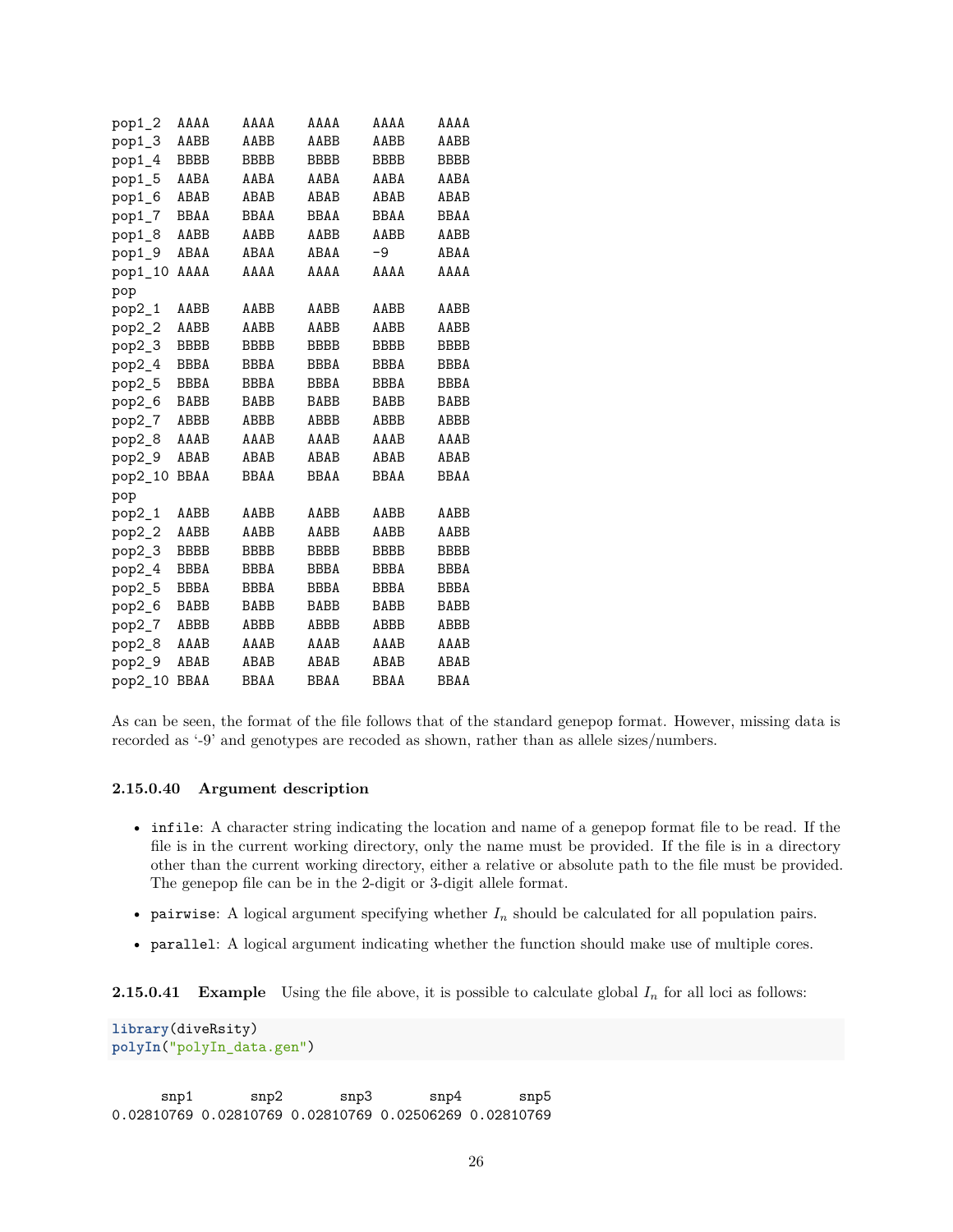Here, all five loci appear to be equally informative for the inference of ancestry, at the level explored.

### **2.16 readGenepop**

This function allows the generation of various objects from 3 or 2 digit genepop files. These objects can be used directly (e.g. allele frequency plots below), or to efficiently construct user defined functions.

**readGenepop**(infile = NULL, gp = 3, bootstrap = FALSE)

#### **2.16.0.42 General use**

#### **2.16.0.43 Argument description**

- infile: A character string indicating the location and name of a genepop format file to be read. If the file is in the current working directory, only the name must be provided. If the file is in a directory other than the current working directory, either a relative or absolute path to the file must be provided. The genepop file can be in the 2-digit or 3-digit allele format.
- gp: An integer specifying the digit format of the input genepop file (e.g. 2-digit or 3-digit).
- bootstrap: A logical argument allowing users to generate a genepop file object containing re-sampled data. This utility is designed to allow users to generate re-sampled data sets from which 95% CIs for a given parameter can be estimated.

**2.16.0.44** Example Sometimes just visualising the differences in allele frequencies at a locus among population samples can be informative. Here, readGenepop can be used to generate allele frequency matrices, which can then be manipulated to generate stacked bar chart of these data.

```
library("diveRsity")
data("Test_data")
res <- readGenepop(Test_data)
af <- res$allele_freq
```
These commands result in a list of matrices (af). Each element of the list has the following structure:

#### af[[1]]

 $[0,1]$   $[0,2]$   $[0,3]$   $[0,4]$   $[0,5]$   $[0,6]$ 258 0.00000000 0.0000 0.00000000 0.00000000 0.01219512 0.00000000 264 0.00000000 0.0000 0.00000000 0.00000000 0.01219512 0.00000000 280 0.28260870 0.2500 0.28048780 0.14423077 0.08536585 0.18292683 365 0.01086957 0.0500 0.04878049 0.05769231 0.06097561 0.03658537 369 0.29347826 0.1875 0.30487805 0.38461538 0.50000000 0.48780488 397 0.00000000 0.0250 0.02439024 0.00000000 0.00000000 0.00000000 539 0.41304348 0.4875 0.34146341 0.41346154 0.32926829 0.29268293

To plot these data, the following manipulations can be done: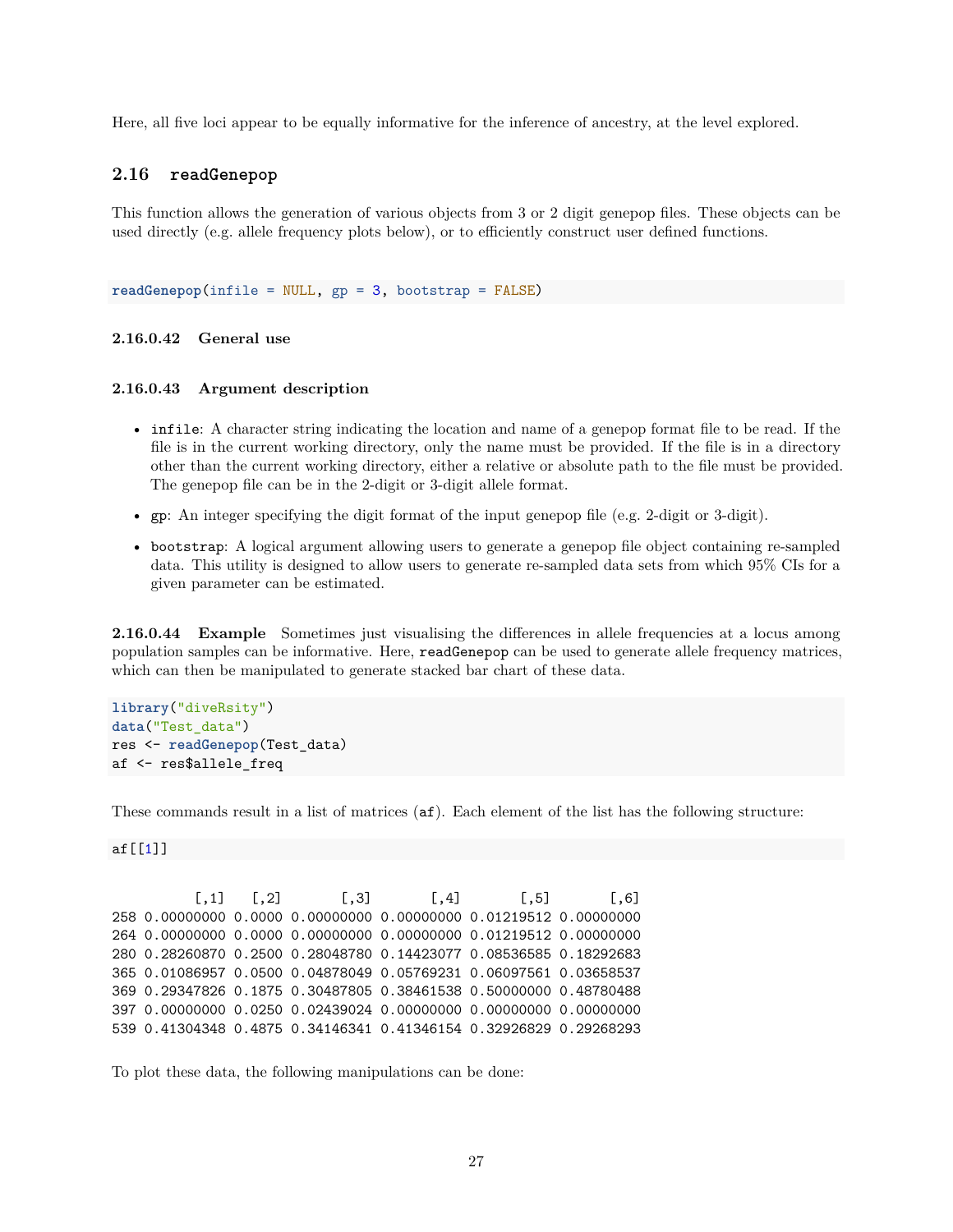```
library("reshape2")
library("ggplot2")
colnames(af[[1]]) <- res$pop_names
loc1 <- melt(af[[1]])
p <- ggplot(data = loc1, aes(x = Var2, y = value, fill = factor(Var1))) +
  geom_bar(stat = "identity") +
  theme_bw() +
    theme(text = element_text(size=20)) +
    labs(x = "Population", y = "Allele frequency", fill = "Alleles")
print(p)
```


## **2.17 snp2gen**

This function allows users to efficiently convert SNP genotypes into the genepop format for further use with the diveRsity package. The function accepts a matrix stored in a tab delimited file as below:

|                     |  |  | $SNPID$ pop1_1 pop1_2 pop1_3 pop1_4 pop1_5 |  |  |  |
|---------------------|--|--|--------------------------------------------|--|--|--|
| SNP1 TC TC TC TC TC |  |  |                                            |  |  |  |
| SNP2 TC TC TC TC TC |  |  |                                            |  |  |  |
| SNP3 TA TA TA TA AA |  |  |                                            |  |  |  |
| SNP4 AG AG AG AG AG |  |  |                                            |  |  |  |